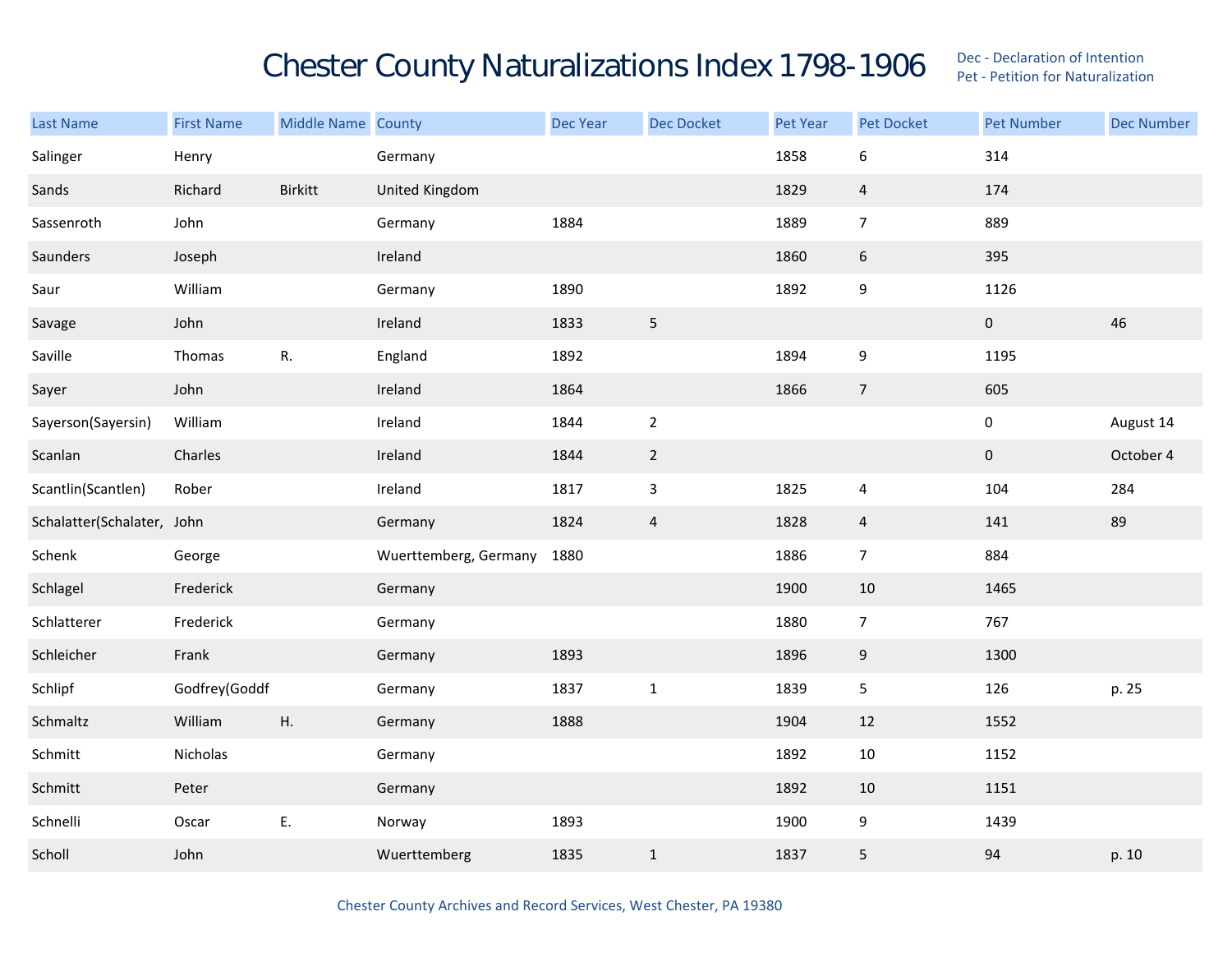| <b>Last Name</b>  | <b>First Name</b> | Middle Name County |                      | <b>Dec Year</b> | <b>Dec Docket</b> | Pet Year | <b>Pet Docket</b> | <b>Pet Number</b> | <b>Dec Number</b> |
|-------------------|-------------------|--------------------|----------------------|-----------------|-------------------|----------|-------------------|-------------------|-------------------|
| Schonberger       | Max               |                    | Austria-Hungary      |                 |                   | 1900     | $10\,$            | 1429              |                   |
| Schroeder         | Ernest            |                    | Prussia              |                 |                   | 1856     | $6\,$             | 275               |                   |
| Schultz           | George            | Frederick          | Wuerttemberg         |                 |                   | 1848     | $\boldsymbol{6}$  | 71                |                   |
| Schuppert         | August            | G.                 | Germany              |                 |                   | 1900     | 10                | 1449              |                   |
| Schwengler        | Harry             | W.                 | Germany              |                 |                   | 1884     | $\overline{7}$    | 837               |                   |
| Scimbbo           | Raffael           |                    | Italy                |                 |                   | 1900     | $10\,$            | 1461              |                   |
| Scott             | Hugh              |                    | United Kingdom       |                 |                   | 1808     | $\mathbf{3}$      | 30                |                   |
| Scott             | James             |                    | United Kingdom       |                 |                   | 1809     | $\mathbf{3}$      | 108               |                   |
| Scott             | Michael           |                    | Ireland              | 1840            | $\mathbf 1$       | 1842     | 5                 | 177               | p. 76             |
| Scott             | Robert            |                    | Ireland              |                 |                   | 1805     | $2\overline{ }$   | 175               |                   |
| Scully            | Thomas            |                    | Ireland              | 1802            | $\mathbf 2$       |          |                   | $\pmb{0}$         | 41                |
| Scully            | Thomas            |                    | England              | 1895            |                   | 1897     | $\boldsymbol{9}$  | 1344              |                   |
| Seafars           | Christian         |                    | Hanover              |                 |                   | 1844     | 5                 | 216               |                   |
| Seafars(Seafers)  | Frederick         |                    | Germany              | 1844            | $\overline{2}$    | 1847     | $6\phantom{.}6$   | 21                | September 9       |
| Seafers(Seafars)  | William           | А.                 | Hanover              |                 |                   | 1847     | $\boldsymbol{6}$  | 19                |                   |
| Searl             | Richard           |                    | <b>Great Britain</b> | 1834            |                   | 1838     | 5                 | 107               |                   |
| Searle            | Matthew           |                    | <b>Great Britain</b> | 1831            | $\overline{5}$    | 1834     | 5                 | $70\,$            | 16                |
| Sebolt            | Peter             |                    | Germany              |                 |                   | 1880     | $\overline{7}$    | 753               |                   |
| Segal             | Sigmund           |                    | Romania              |                 |                   | 1904     | 11                | 1551              |                   |
| Seitler           | Albert            |                    | Germany              | 1890            |                   | 1892     | $\boldsymbol{9}$  | 1143              |                   |
| Seitler           | Nicholas          |                    | Bavaria              |                 |                   | 1890     | $10\,$            | 995               |                   |
| Sellers           | Messer            |                    | Freyburg, Germany    | 1820            | $\overline{4}$    |          |                   | $\pmb{0}$         | $9\,$             |
| Seright           | John              |                    | Ireland              |                 |                   | 1815     | $\mathsf{3}$      | 217               |                   |
| Seright(Searight) | William           |                    | Ireland              |                 |                   | 1815     | $\mathbf{3}$      | 235               |                   |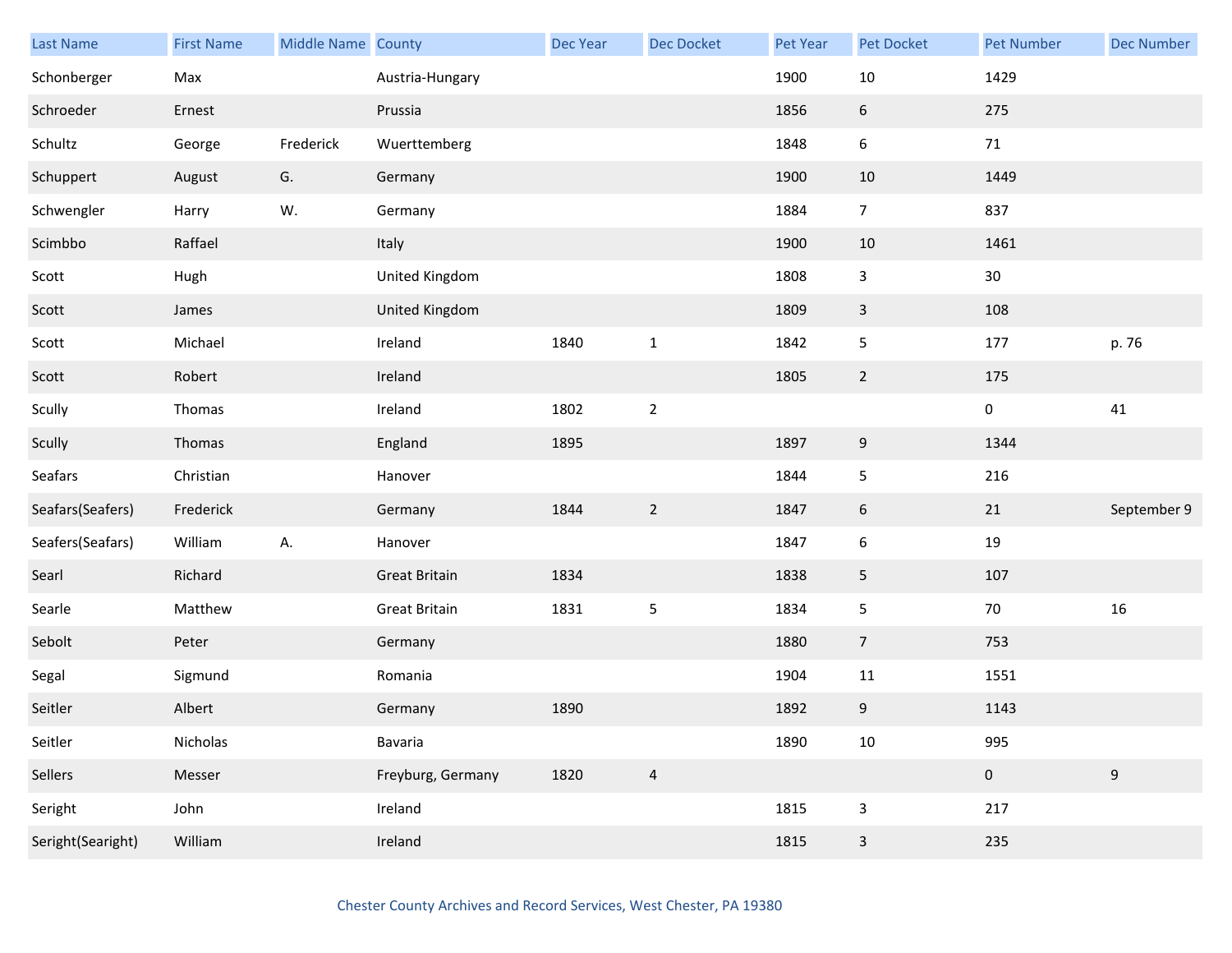| Last Name        | <b>First Name</b> | Middle Name County |                      | Dec Year | Dec Docket   | Pet Year | Pet Docket       | <b>Pet Number</b> | <b>Dec Number</b> |
|------------------|-------------------|--------------------|----------------------|----------|--------------|----------|------------------|-------------------|-------------------|
| Settle           | William           |                    | England              | 1890     |              | 1892     | 9                | 1145              |                   |
| Shaner(Shiner)   | Adam              |                    | Germany              |          |              | 1802     | $\mathbf{1}$     | 125               |                   |
| Shannan          | Bernard           |                    | Ireland              |          |              | 1854     | $\boldsymbol{6}$ | 150               |                   |
| Sharin           | James             |                    | Ireland              | 1852     | 6            | 1855     |                  | $\mathbf{0}$      | 180               |
| Sharneck         | William           |                    | Germany              |          |              | 1902     | $10\,$           | 1503              |                   |
| Sharp            | James             |                    | United Kingdom       |          |              | 1806     | $\overline{2}$   | 243               |                   |
| Sharp            | Robert            | C.                 | <b>Great Britain</b> |          |              | 1896     | $10\,$           | 1255              |                   |
| Sharp(Sharh)     | James             | А.                 | <b>Great Britain</b> |          |              | 1898     | $10\,$           | 1368              |                   |
| Shartle          | John              |                    | Bavaria              | 1860     |              | 1864     | $\overline{7}$   | 552               |                   |
| Shea             | Cornelius         |                    | Ireland              |          |              | 1856     | $\sqrt{6}$       | 186               |                   |
| Shea             | David             | Ε.                 | <b>Great Britain</b> |          |              | 1888     | 10               | 958               |                   |
| Shea             | Edmund            |                    | Ireland              | 1840     |              | 1843     | 5                | 194               |                   |
| Shea             | Edward            | Ρ.                 | Ireland              |          |              | 1906     | 11               | 1569              |                   |
| Shea             | Michael           |                    | Ireland              | 1860     |              | 1866     | $\overline{7}$   | 580               |                   |
| Sheeder          | Frederick         |                    | Germany              |          |              | 1806     | $\overline{2}$   | 287               |                   |
| Sheeder          | Philip            |                    | Germany              |          |              | 1828     | $\overline{4}$   | 140               |                   |
| Sheeler          | Herman            |                    | Germany              |          |              | 1888     | $10\,$           | 959               |                   |
| Sheely           | Godlieb           |                    | Wuerttemberg         | 1838     | $\mathbf{1}$ |          |                  | $\mathbf 0$       | p. 47             |
| Sheerer          | David             |                    | Ireland              |          |              | 1802     | $\mathbf 2$      | $50\,$            |                   |
| Sheeter(Sheeder) | Henry             |                    | Germany              |          |              | 1811     | $\mathsf 3$      | 153               |                   |
| Sheldon          | Edward            |                    | England              | 1886     |              | 1889     | $10\,$           | 981               |                   |
| Shener           | Jacob             |                    | Germany              |          |              | 1802     | $\mathbf{1}$     | 126               |                   |
| Shepherd         | Nicholas          |                    | Holland              | 1840     | $\mathbf{1}$ |          |                  | $\pmb{0}$         | p. 75             |
| Sheppard         | W.                | $\mathsf F,$       | England              | 1890     |              | 1899     | $\boldsymbol{9}$ | 1417              |                   |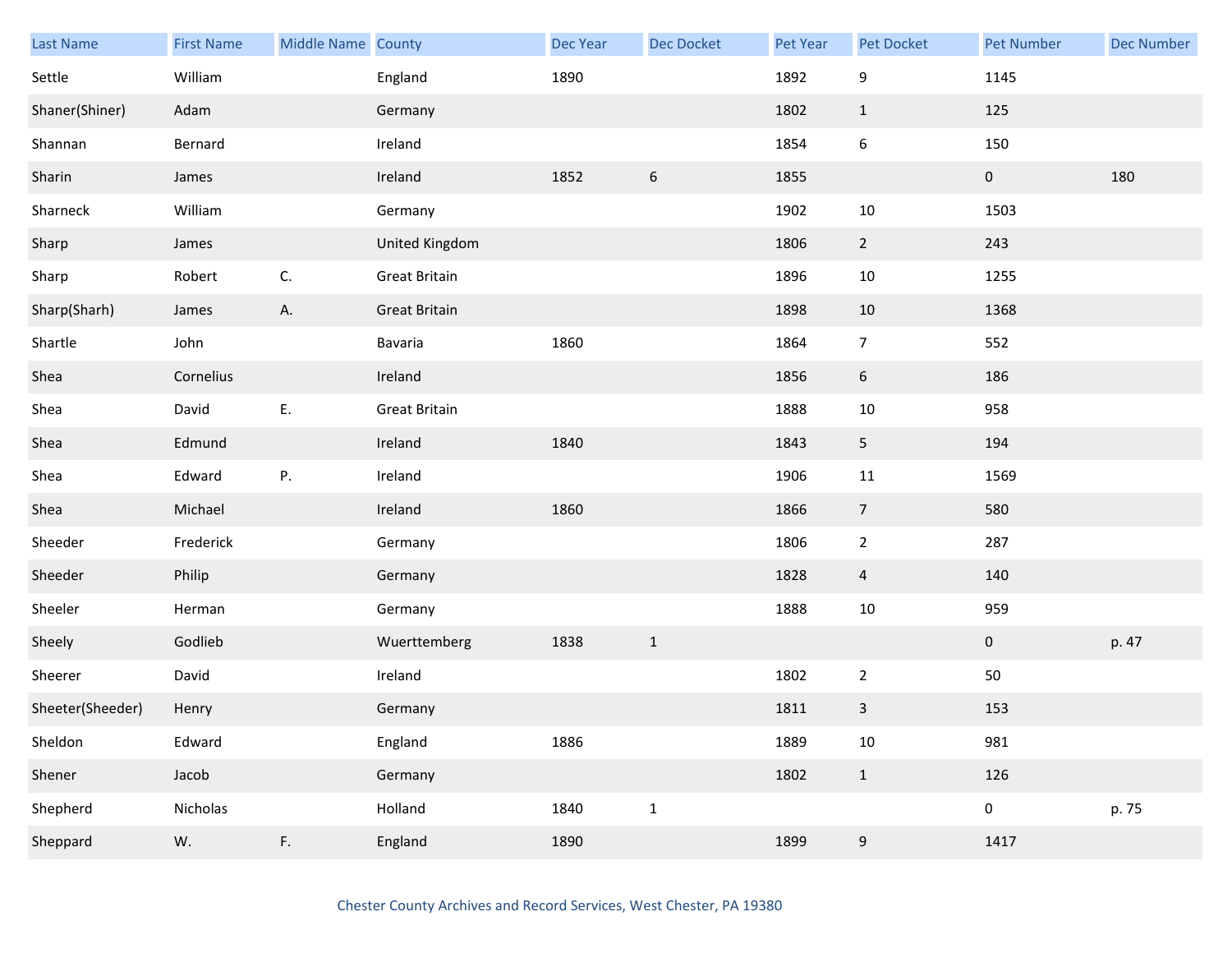| Last Name | <b>First Name</b> | Middle Name County |                | Dec Year | Dec Docket              | Pet Year | Pet Docket       | <b>Pet Number</b> | <b>Dec Number</b> |
|-----------|-------------------|--------------------|----------------|----------|-------------------------|----------|------------------|-------------------|-------------------|
| Sherer    | William           |                    | United Kingdom |          |                         | 1808     | $\mathsf{3}$     | 47                |                   |
| Sheridan  | Hugh              |                    | Ireland        | 1902     |                         | 1904     | 12               | 1527              |                   |
| Sheridan  | John              |                    | Ireland        | 1844     | $\overline{2}$          |          |                  | 0                 | September 4       |
| Sheridan  | Ray               |                    | Ireland        | 1886     |                         | 1888     | 9                | 945               |                   |
| Sherman   | Soloman           |                    | Russia         |          |                         | 1896     | $10\,$           | 1237              |                   |
| Shields   | Edward            |                    | Ireland        | 1886     |                         | 1888     | $\boldsymbol{9}$ | 93612             |                   |
| Shields   | James             |                    | Ireland        | 1845     | $\sqrt{2}$              |          |                  | 0                 | October 1         |
| Shields   | John              |                    | Ireland        | 1873     |                         | 1875     | $\overline{7}$   | 696               |                   |
| Shilling  | Valentine(Valle   |                    | Germany        | 1820     | $\overline{\mathbf{4}}$ | 1836     | 5                | 78                | $10\,$            |
| Shipp     | John              |                    | Germany        |          |                         | 1888     | 10               | 951               |                   |
| Shonemann | Fred              | $\mathsf{C}.$      |                |          |                         | 1894     | $10\,$           | 1177              |                   |
| Short     | James             |                    | Ireland        | 1818     | $\mathbf{3}$            |          |                  | $\mathbf 0$       | 324               |
| Short     | Michael           |                    | Ireland        | 1817     | $\mathbf{3}$            |          |                  | $\pmb{0}$         | 276               |
| Shortwill | Christopher       |                    | Ireland, U.K.  | 1854     |                         | 1856     | 6                | 234               |                   |
| Shram     | Adam              |                    | Germany        | 1890     |                         | 1892     | 9                | 1140              |                   |
| Shukraft  | Charles           |                    | Germany        | 1899     |                         | 1901     | 9                | 1469              |                   |
| Sibbet    | John              |                    | Ireland        |          |                         | 1802     | $\mathbf{2}$     | 22                |                   |
| Simmons   | John              |                    | Ireland        | 1855     |                         | 1860     | 6                | 412               |                   |
| Simmons   | Patrick           |                    | Ireland        |          |                         | 1864     | $\overline{7}$   | 553               |                   |
| Simon     | Philip            |                    | Prussia        | 1844     | $\overline{2}$          |          |                  | $\pmb{0}$         | September 3       |
| Simon     | Philip            |                    | Prussia        | 1844     | $\boldsymbol{6}$        | 1848     |                  | $\pmb{0}$         | 51                |
| Simpson   | David             |                    | United Kingdom |          |                         | 1809     | $\overline{3}$   | 112               |                   |
| Simpson   | George            |                    | Ireland        | 1846     | $\boldsymbol{6}$        | 1848     |                  | 0                 | 48                |
| Simpson   | John              |                    | Ireland        |          |                         | 1802     | $\overline{2}$   | 79                |                   |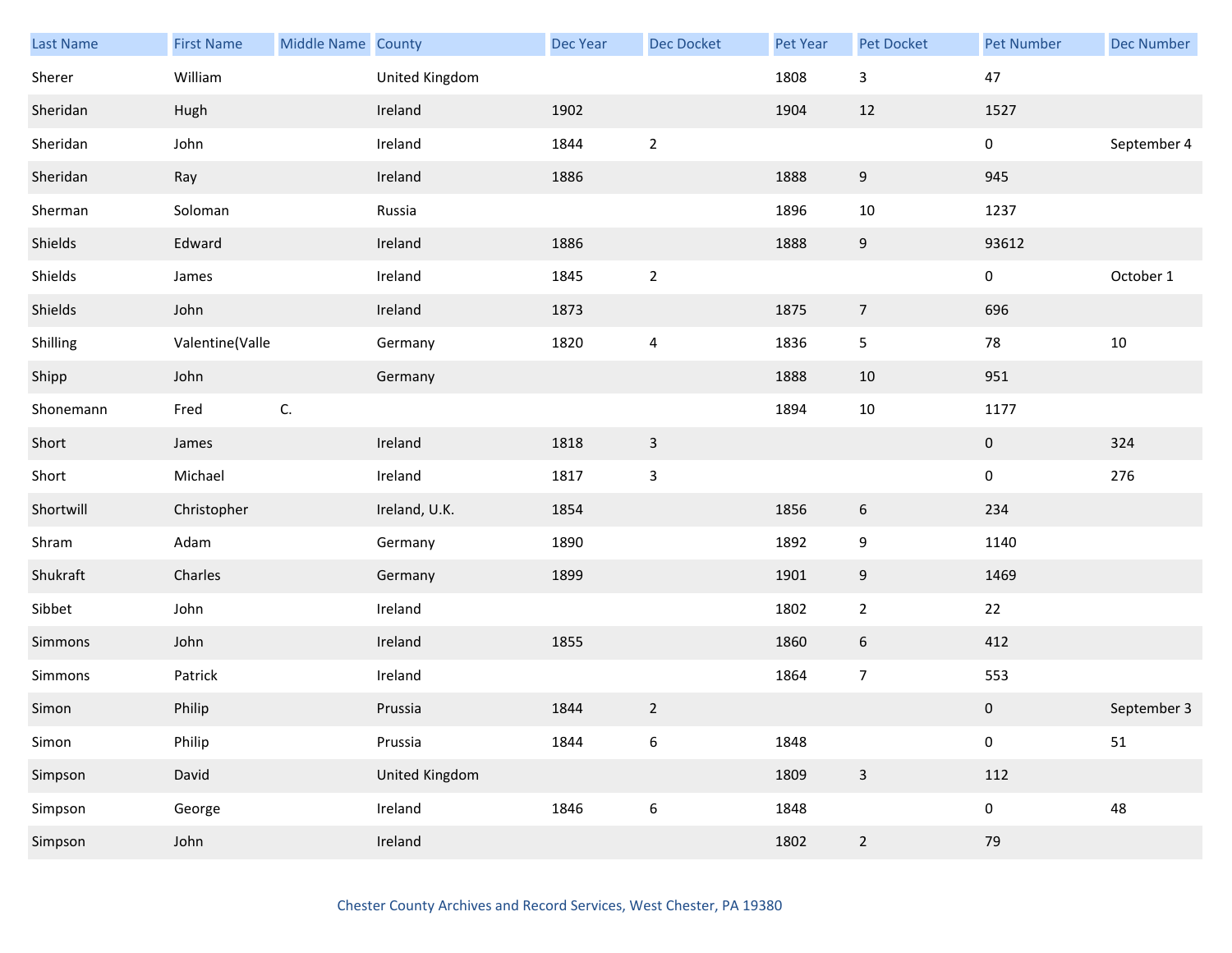| <b>Last Name</b>  | <b>First Name</b> | Middle Name County |                | <b>Dec Year</b> | <b>Dec Docket</b> | Pet Year | <b>Pet Docket</b>       | <b>Pet Number</b> | <b>Dec Number</b> |
|-------------------|-------------------|--------------------|----------------|-----------------|-------------------|----------|-------------------------|-------------------|-------------------|
| Simpson           | John              |                    | Ireland        | 1853            | $\boldsymbol{6}$  | 1856     |                         | 0                 | 188               |
| Simpson           | John              |                    | Ireland        | 1868            |                   | 1870     | $\overline{7}$          | 658               |                   |
| Simpson           | Robert            |                    | Ireland        |                 |                   | 1802     | $\overline{2}$          | 66                |                   |
| Simpson           | William           |                    | Ireland        |                 |                   | 1805     | $\overline{2}$          | 201               |                   |
| Sipple            | Jacob             |                    | Wuerttemberg   | 1880            |                   | 1884     | $\overline{7}$          | 845               |                   |
| Sist              | John              |                    | Wuerttemberg   | 1856            | $\boldsymbol{6}$  | 1856     |                         | $\pmb{0}$         | 190               |
| Skorup            | Joseph            |                    | Austria        | 1895            |                   | 1900     | 9                       | 1445              |                   |
| Slane             | Patrick           |                    | Ireland        | 1844            | $\overline{2}$    | 1852     | 6                       | 125               | December 25       |
| Slane             | Patrick           |                    | Ireland        | 1844            | $\boldsymbol{6}$  | 1852     |                         | 0                 | 125               |
| Slearter(Sleater) | John              |                    | Ireland        | 1802            | $\overline{2}$    |          |                         | $\pmb{0}$         | $34\,$            |
| Sloan             | Hugh              |                    | Ireland        |                 |                   | 1838     | 5                       | 105               |                   |
| Sloan             | James             |                    | United Kingdom |                 |                   | 1806     | $\overline{2}$          | 227               |                   |
| Sloan             | James and fami    |                    | Ireland        | 1830            | 4                 |          |                         | 0                 | 194               |
| Sloan             | John              |                    | United Kingdom |                 |                   | 1806     | $\overline{2}$          | 263               |                   |
| Sloan             | John              |                    | United Kingdom |                 |                   | 1807     | $\overline{\mathbf{3}}$ | 16                |                   |
| Sloan             | Patrick           |                    | Ireland        |                 |                   | 1838     | 5                       | 104               |                   |
| Sloan             | Samuel            |                    | Ireland        |                 |                   | 1803     | $\overline{2}$          | 99                |                   |
| Sloan             | William           |                    | United Kingdom |                 |                   | 1806     | 3                       | 22                |                   |
| Sloan             | William           |                    | Ireland        |                 |                   | 1828     | 4                       | 142               |                   |
| Sloane            | William           |                    | Ireland        |                 |                   | 1803     | $\overline{2}$          | 97                |                   |
| Small             | Lawrence          |                    | United Kingdom |                 |                   | 1808     | 3                       | 86                |                   |
| Small             | Patrick           |                    | Ireland        | 1890            |                   | 1892     | $9\,$                   | 1054              |                   |
| Smith             | Andrew            |                    | Ireland        | 1890            |                   | 1892     | 9                       | 1136              |                   |
| Smith             | Anthony           | $J_{\star}$        | Ireland        |                 |                   | 1897     | 10                      | 1347              |                   |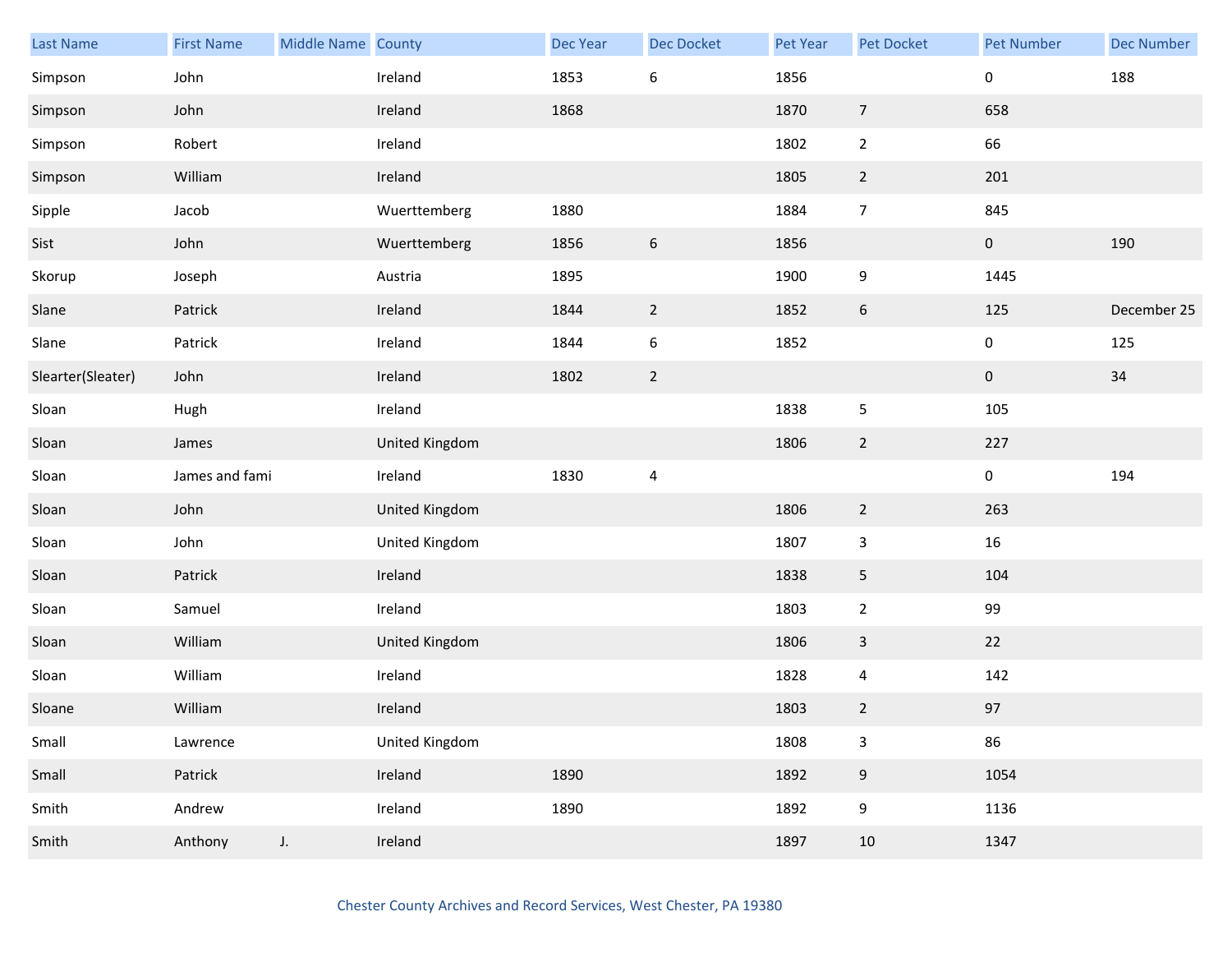| <b>Last Name</b> | <b>First Name</b> | Middle Name County |                      | Dec Year | Dec Docket       | Pet Year | Pet Docket       | <b>Pet Number</b> | <b>Dec Number</b> |
|------------------|-------------------|--------------------|----------------------|----------|------------------|----------|------------------|-------------------|-------------------|
| Smith            | Archibald         |                    | Ireland              |          |                  | 1802     | $\mathbf{1}$     | 167               |                   |
| Smith            | August            | G.                 | Sweden               | 1903     |                  | 1905     | 12               | 1563              |                   |
| Smith            | Charles           | W.                 | Germany              | 1889     |                  | 1896     | 9                | 1226              |                   |
| Smith            | George            |                    | <b>Great Britain</b> | 1827     | $\overline{4}$   |          |                  | $\mathbf 0$       | 124               |
| Smith            | Henry             |                    | England              | 1892     |                  | 1896     | 9                | 1266              |                   |
| Smith            | James             |                    | United Kingdom       |          |                  | 1810     | $\mathsf{3}$     | 138               |                   |
| Smith            | James             |                    | <b>Great Britain</b> | 1834     | $\mathbf{1}$     |          |                  | $\pmb{0}$         | p. 4              |
| Smith            | James             |                    | Ireland              | 1890     |                  | 1892     | $\boldsymbol{9}$ | 1132              |                   |
| Smith            | John              |                    | <b>Great Britain</b> |          |                  | 1798     | $\mathbf{1}$     | $\mathbf{1}$      |                   |
| Smith            | John              |                    | Ireland              |          |                  | 1802     | $\mathbf{1}$     | 158               |                   |
| Smith            | John              |                    | United Kingdom       |          |                  | 1807     | $\overline{2}$   | 292               |                   |
| Smith            | John              |                    | United Kingdom       |          |                  | 1810     | $\mathbf{3}$     | 127               |                   |
| Smith            | John              |                    | Ireland              | 1802     | $\mathbf 1$      |          |                  | $\pmb{0}$         | 33                |
| Smith            | John              |                    | Ireland              | 1802     | $\overline{2}$   |          |                  | $\mathbf 0$       | 88                |
| Smith            | John              |                    | England              | 1853     | $\boldsymbol{6}$ | 1856     |                  | $\pmb{0}$         | 192               |
| Smith            | John              |                    | Ireland              | 1888     |                  | 1890     | 9                | 990               |                   |
| Smith            | John              |                    | Ireland              | 1890     |                  | 1892     | 9                | 1139              |                   |
| Smith            | Jonathan          |                    | Wuerttemberg         | 1822     | $\overline{a}$   |          |                  | $\boldsymbol{0}$  | 46                |
| Smith            | Joseph            |                    | Ireland              |          |                  | 1829     | 4                | 175               |                   |
| Smith            | Joseph            |                    | France               | 1887     |                  | 1889     | $\boldsymbol{9}$ | 983               |                   |
| Smith            | Patrick           |                    | Ireland              |          |                  | 1802     | $\mathbf 1$      | 83                |                   |
| Smith            | Robert            |                    | Ireland              |          |                  | 1802     | $\mathbf{1}$     | 48                |                   |
| Smith            | Samuel            |                    | United Kingdom       |          |                  | 1808     | $\mathsf 3$      | 53                |                   |
| Smith            | William           |                    | Scotland             |          |                  | 1802     | $\mathbf{1}$     | 120               |                   |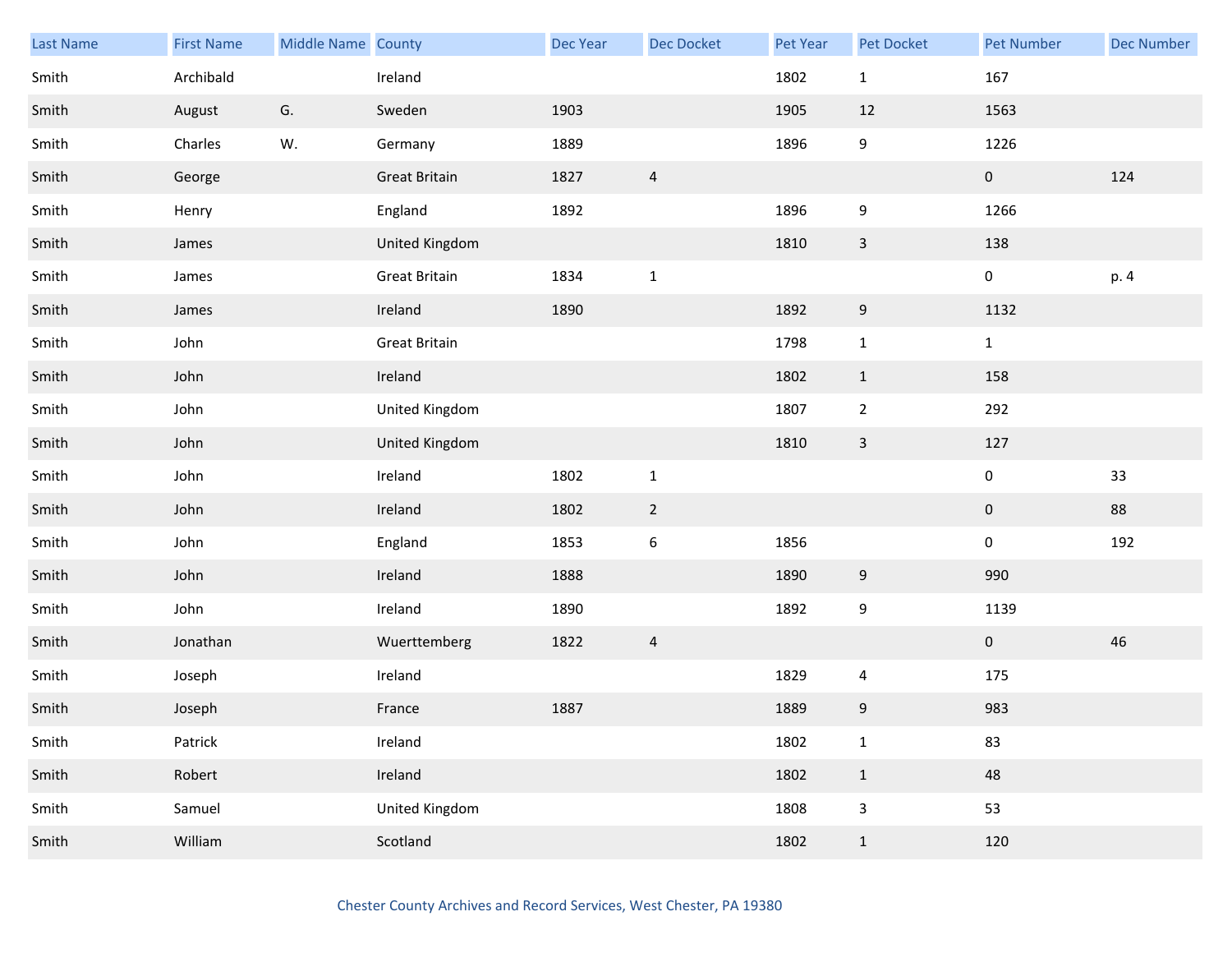| Last Name      | <b>First Name</b> | Middle Name County |                      | Dec Year | Dec Docket       | Pet Year | Pet Docket     | <b>Pet Number</b> | <b>Dec Number</b> |
|----------------|-------------------|--------------------|----------------------|----------|------------------|----------|----------------|-------------------|-------------------|
| Smith          | William           |                    | United Kingdom       |          |                  | 1807     | $\overline{2}$ | 303               |                   |
| Smith          | William           |                    | Ireland              | 1827     | $\overline{4}$   |          |                | $\mathbf 0$       | 121               |
| Smith          | William           | J.                 | <b>Great Britain</b> |          |                  | 1892     | 10             | 1093              |                   |
| Smith          | William Jr.       |                    | Ireland, U.K.        |          |                  | 1802     | $\mathbf{1}$   | $90\,$            |                   |
| Smith(Smyth)   | Patrick           |                    | Ireland              | 1890     | 9                | 1895     |                | 0                 | 1213              |
| Snyder(Snider) | John              | Andrew             | Wuerttemberg         | 1823     | $\overline{a}$   | 1847     | 6              | $25\,$            | $50\,$            |
| Soderberg      | Carl              |                    | Sweden               | 1887     |                  | 1885     | 8              | 909               |                   |
| Somers         | Martin            |                    | Ireland              | 1890     |                  | 1897     | 9              | 1352              |                   |
| Somers         | William           | J.                 | <b>Great Britain</b> |          |                  | 1897     | $10\,$         | 1356              |                   |
| Sparks         | Edward            |                    | Ireland              | 1817     | $\mathsf 3$      |          |                | $\mathbf 0$       | 277               |
| Speer          | Andrew            |                    | Ireland              |          |                  | 1818     | 3              | 312               |                   |
| Speer          | Charles           |                    | Ireland              |          |                  | 1802     | $\mathbf{1}$   | 143               |                   |
| Speer          | Hugh              |                    | United Kingdom       | 1810     | $\mathsf 3$      |          |                | $\pmb{0}$         | 144               |
| Speer          | James             |                    | Ireland              |          |                  | 1805     | $\overline{2}$ | 165               |                   |
| Speer          | Robert            |                    | Ireland              |          |                  | 1805     | $\overline{2}$ | 192               |                   |
| Speers         | David             |                    | Ireland              | 1820     | $\mathsf 3$      | 1829     | $\overline{4}$ | 173               | 353               |
| Speice         | George            |                    | Germany              |          |                  | 1802     | $\mathbf{2}$   | 56                |                   |
| Spies          | Henry             |                    | Prussia              | 1845     | $\overline{2}$   | 1847     | 6              | 16                | June 10           |
| Spiese(Spies)  | Christian         |                    | Prussia              |          |                  | 1840     | 5              | 163               |                   |
| Spiese(Spies)  | Lewis             | ${\sf R}.$         | Prussia              |          |                  | 1840     | 5              | 164               |                   |
| Spoerl         | Philip            |                    | Germany              | 1858     | $\boldsymbol{6}$ |          |                | $\pmb{0}$         | 341               |
| Sprague        | John              |                    | England              | 1880     |                  | 1882     | $\overline{7}$ | 825               |                   |
| Spresser       | Frank             | $\mathsf{C}.$      | Wuerttemberg         |          |                  | 1886     | $\overline{7}$ | 894               |                   |
| Sprigg         | William           |                    | England              | 1887     |                  | 1889     | 9              | 979               |                   |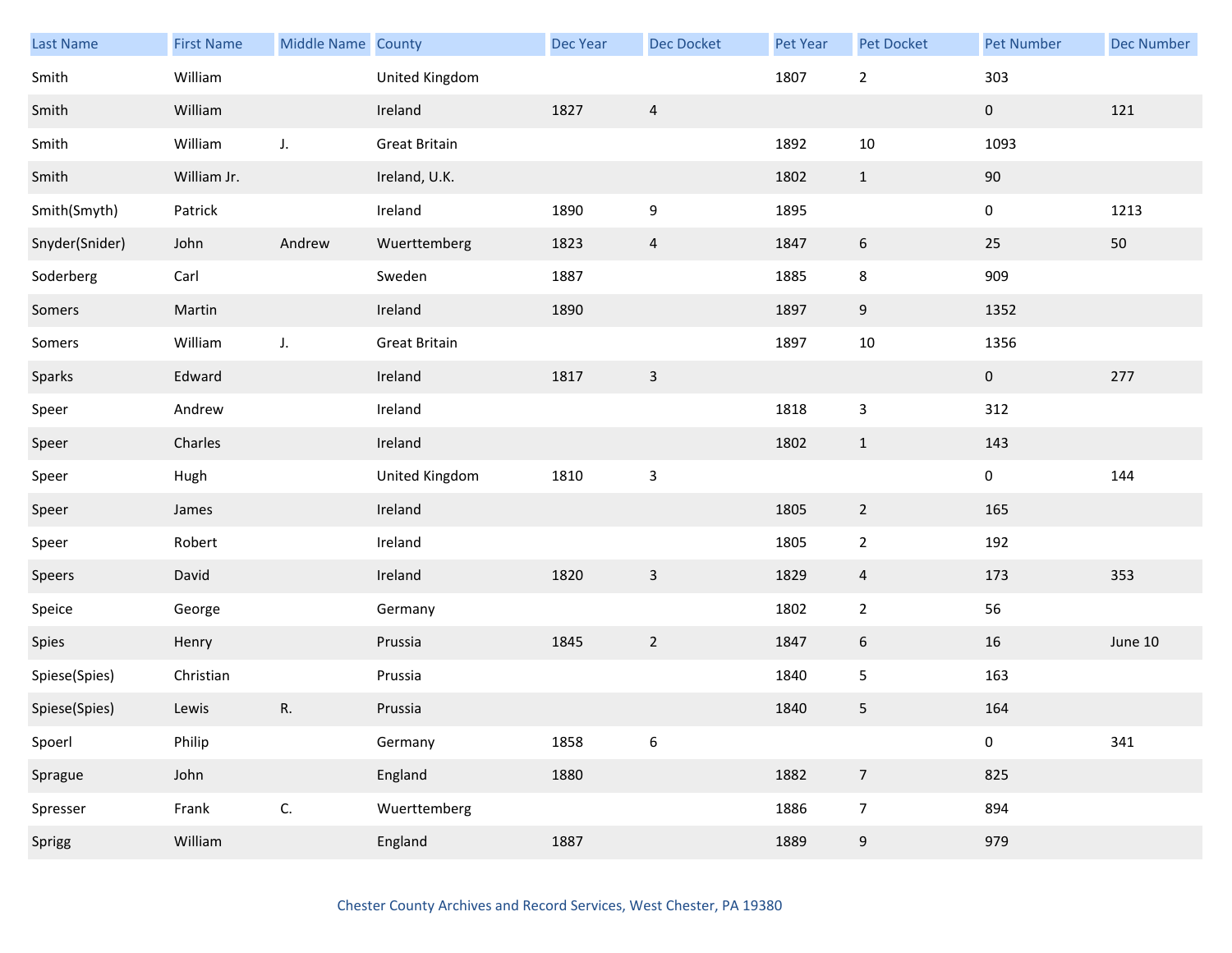| Last Name       | <b>First Name</b> | Middle Name County |                      | <b>Dec Year</b> | Dec Docket              | Pet Year | Pet Docket       | <b>Pet Number</b> | <b>Dec Number</b> |
|-----------------|-------------------|--------------------|----------------------|-----------------|-------------------------|----------|------------------|-------------------|-------------------|
| Springer        | Frederick         |                    | France               | 1844            | $\mathbf 2$             |          |                  | $\pmb{0}$         | August 6          |
| Springmann      | August            |                    | Germany              | 1894            |                         | 1902     | $9\,$            | 1500              |                   |
| Sproull         | Charles           |                    | Ireland              |                 |                         | 1802     | $\mathbf{1}$     | 53                |                   |
| Squires(Squire) | William Jr.       |                    | Scotland             | 1839            | $\mathbf{1}$            | 1839     | 5                | 119               | p. 55             |
| Staedt          | Albert            |                    | Germany              |                 |                         | 1901     | $10\,$           | 1477              |                   |
| Stafford        | John              |                    | Ireland              | 1838            |                         | 1844     | $\overline{5}$   | 212               |                   |
| Stainton        | William           | Whitfield          | England              | 1856            |                         | 1860     | $\overline{7}$   | 496               |                   |
| Star            | Charles           |                    | Baden                | 1843            | $\mathbf{1}$            | 1845     | 5                | 254               | p. 128            |
| Starck          | Adam              |                    | Germany              | 1888            |                         | 1894     | 9                | 1194              |                   |
| Stark           | James             |                    | <b>Great Britain</b> |                 |                         | 1868     | $\overline{7}$   | 628               |                   |
| Stead           | John              |                    | <b>Great Britain</b> | 1828            | $\overline{\mathbf{4}}$ |          |                  | $\pmb{0}$         | 171               |
| Steding         | William           |                    | Germany              |                 |                         | 1900     | 10               | 1450              |                   |
| Steegmuller     | Charles           |                    | Germany              | 1891            |                         | 1894     | $\boldsymbol{9}$ | 1178              |                   |
| Steel           | Robert            |                    | United Kingdom       |                 |                         | 1806     | $\overline{2}$   | 249               |                   |
| Steele          | Anthony           |                    | <b>Great Britain</b> | 1820            | $\mathbf{3}$            | 1825     | $\overline{4}$   | 94                | 350               |
| Steen           | Charles           |                    | Ireland              | 1838            | $\mathbf{1}$            |          |                  | $\bf{0}$          | p. 36             |
| Steidle         | Robert            |                    | Germany              | 1889            |                         | 1896     | 9                | 1280              |                   |
| Steinhour       | Peter             |                    | France               | 1890            |                         | 1892     | 9                | 1118              |                   |
| Steinwachs      | Max               |                    | Germany              | 1882            |                         | 1884     | $\overline{7}$   | 852               |                   |
| Stephenson      | Richard           |                    | England              | 1846            | $\boldsymbol{6}$        | 1848     |                  | $\pmb{0}$         | 59                |
| Sterck          | Thomas            |                    | England              | 1894            |                         | 1897     | $\boldsymbol{9}$ | 1336              |                   |
| Sterritt        | Robert            |                    | Ireland              |                 |                         | 1849     | $\boldsymbol{6}$ | 82                |                   |
| Stevens         | Daniel            |                    | England              | 1894            |                         | 1896     | 9                | 1248              |                   |
| Stevenson       | Ephraim           |                    | Ireland              | 1828            | $\overline{4}$          | 1834     | 5                | 62                | 132               |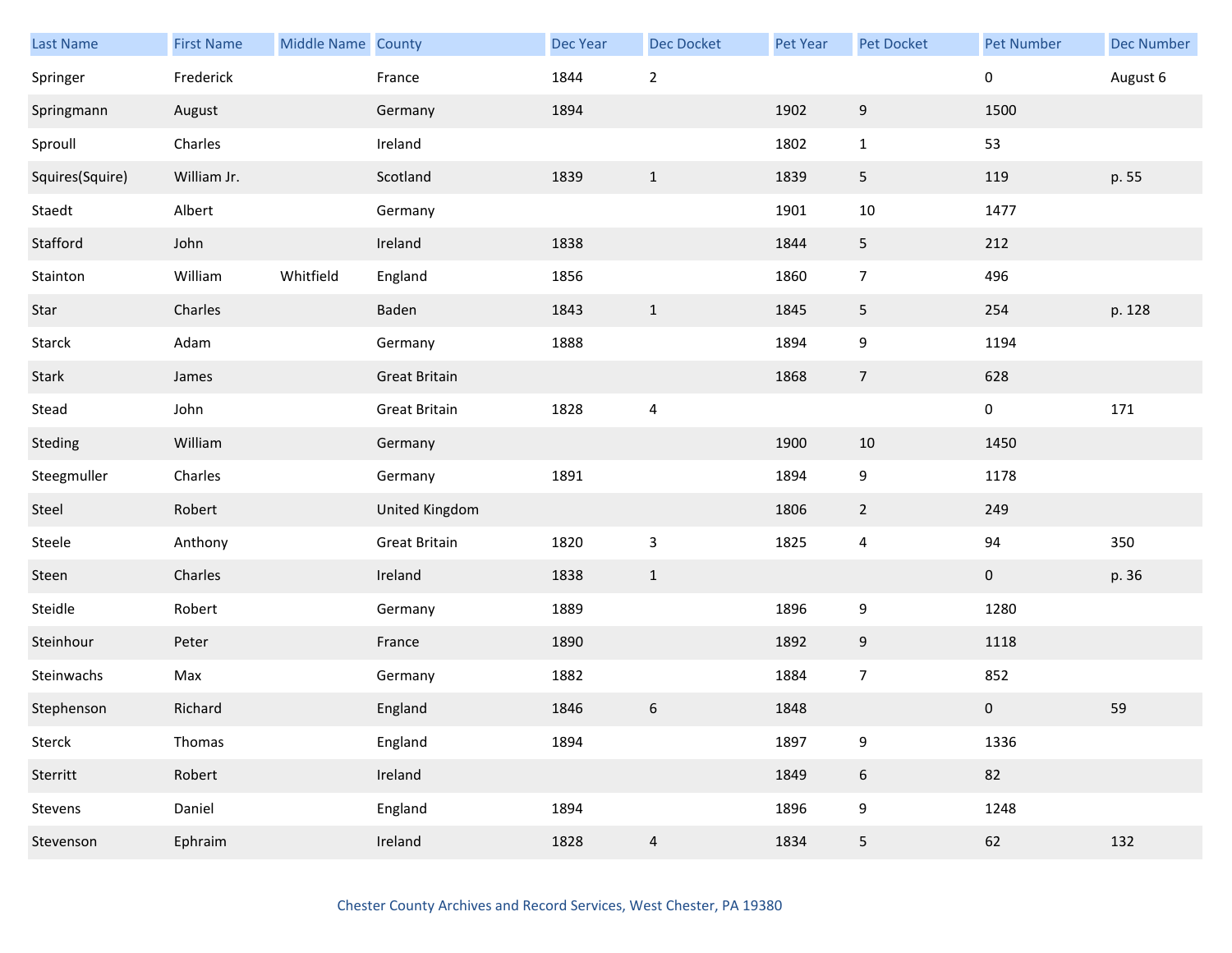| Last Name      | <b>First Name</b> | Middle Name County |                      | Dec Year | Dec Docket                | Pet Year | Pet Docket                | <b>Pet Number</b> | <b>Dec Number</b> |
|----------------|-------------------|--------------------|----------------------|----------|---------------------------|----------|---------------------------|-------------------|-------------------|
| Stevenson      | James             |                    | Ireland              | 1822     | 4                         | 1829     | 4                         | 187               | 36                |
| Stevenson      | William           | Α.                 | <b>Great Britain</b> |          |                           | 1879     | $\overline{7}$            | 739               |                   |
| Stewart        | Charles           |                    | Ireland              | 1844     | $\overline{2}$            |          |                           | $\pmb{0}$         | October 7         |
| Stewart        | David             |                    | Ireland              |          |                           | 1892     | $10\,$                    | 1066              |                   |
| Stewart        | Hugh              |                    | Ireland              | 1802     | $\overline{2}$            |          |                           | 0                 | 44                |
| Stewart        | Hugh              |                    | Ireland              | 1840     | $\mathbf{1}$              | 1843     | $\overline{\mathbf{5}}$   | 184               | p. 93             |
| Stewart        | James             |                    | Ireland              | 1821     | $\overline{a}$            |          |                           | $\pmb{0}$         | 28                |
| Stewart        | James             |                    | Ireland              | 1838     | $\mathbf{1}$              | 1840     | 5                         | 146               | p. 42             |
| Stewart        | Mathew            |                    | Ireland              | 1802     | $\overline{2}$            |          |                           | $\pmb{0}$         | 43                |
| Stewart        | Samuel            |                    | Ireland              | 1802     | $\overline{2}$            |          |                           | $\pmb{0}$         | $36\,$            |
| Stinson        | William           |                    | United Kingdom       |          |                           | 1808     | $\mathsf 3$               | 84                |                   |
| Stoll          | John              |                    | Germany              | 1824     | $\overline{4}$            |          |                           | $\pmb{0}$         | 79                |
| Stonex         | William           |                    | United Kingdom       | 1830     | $\overline{4}$            | 1835     | 5                         | 75                | 203               |
| Storey         | Robert            |                    | Ireland              |          |                           | 1804     | $\overline{2}$            | 147               |                   |
| Storey         | Robert            |                    | Ireland              | 1851     | $6\,$                     | 1853     |                           | $\pmb{0}$         | 142               |
| Story          | Alexander         |                    | Ireland              | 1815     | $\overline{2}$            |          |                           | $\boldsymbol{0}$  | 225               |
| Story          | James             |                    | Ireland              | 1812     | $\ensuremath{\mathsf{3}}$ | 1820     | $\ensuremath{\mathsf{3}}$ | 348               | 172               |
| Story          | Robert            |                    | Ireland              | 1812     | $\overline{3}$            | 1820     | $\mathbf{3}$              | 347               | 173               |
| Story(Storey)  | Ambrose           |                    | Ireland              | 1815     | $\mathbf{3}$              |          |                           | $\pmb{0}$         | 241               |
| Storz          | Joseph            |                    | Bavaria              | 1857     |                           | 1860     | $\boldsymbol{6}$          | 426               |                   |
| Strain         | James             |                    | Ireland              |          |                           | 1802     | $\mathbf{1}$              | 51                |                   |
| Strandberg     | Charles           | R.                 | Sweden               |          |                           | 1898     | $10\,$                    | 1378              |                   |
| Strean(Strain) | George            |                    | Ireland              |          |                           | 1802     | $\mathbf{1}$              | 79                |                   |
| Stretton       | Henry             |                    | England              | 1878     |                           | 1880     | $\overline{7}$            | 792               |                   |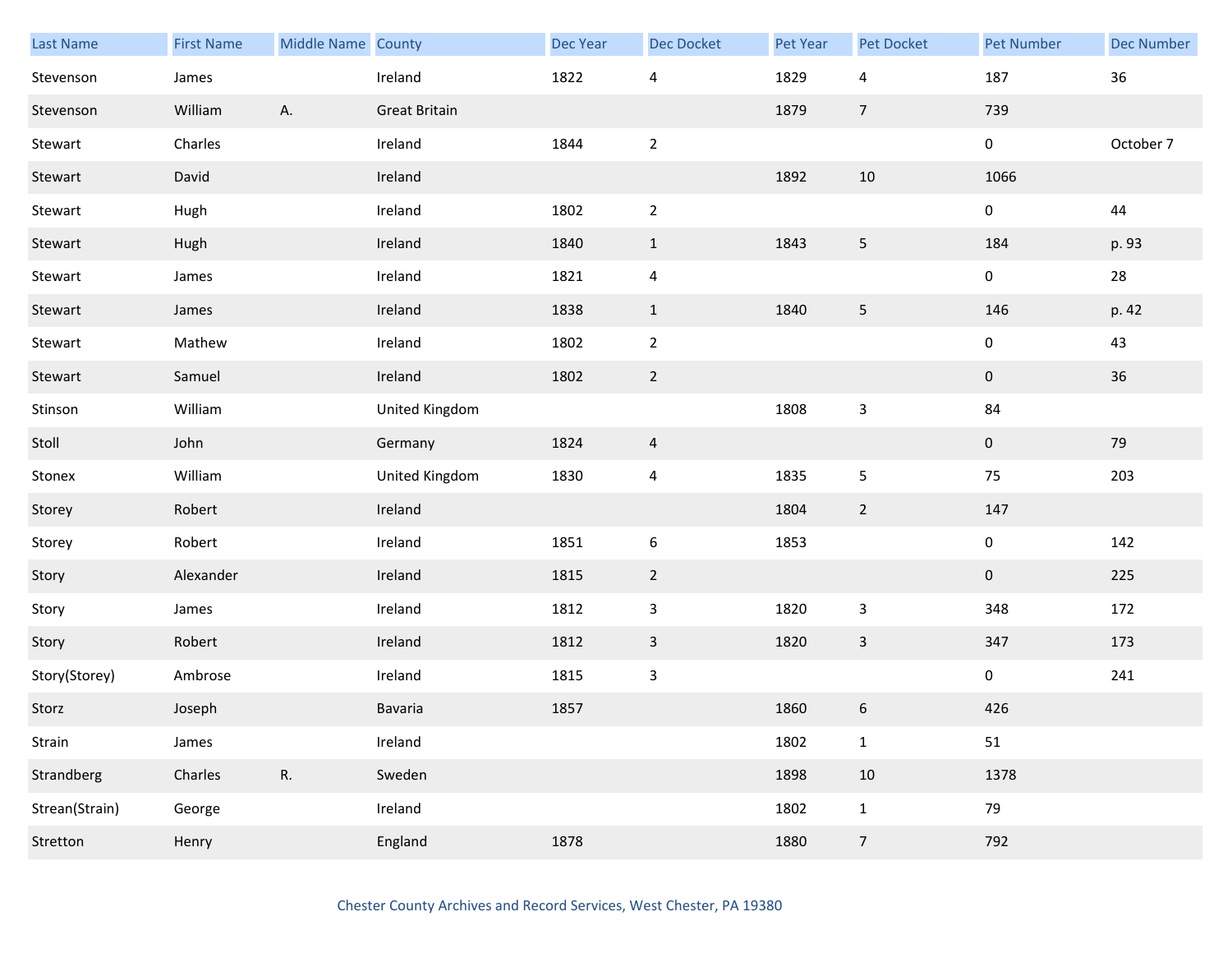| Last Name       | <b>First Name</b> | Middle Name County |                | <b>Dec Year</b> | Dec Docket              | Pet Year | <b>Pet Docket</b>        | <b>Pet Number</b> | <b>Dec Number</b> |
|-----------------|-------------------|--------------------|----------------|-----------------|-------------------------|----------|--------------------------|-------------------|-------------------|
| Stroh           | Jean              |                    | Germany        |                 |                         | 1893     | $10\,$                   | 1173              |                   |
| Strohecker      | Frederick         |                    | Germany        |                 |                         | 1897     | 10                       | 1319              |                   |
| Stromberg       | Olof              |                    | Sweden         | 1808            | $\mathsf{3}$            |          |                          | $\pmb{0}$         | 93                |
| Stuart          | James             |                    | Ireland        |                 |                         | 1802     | $\overline{2}$           | 15                |                   |
| Stuart          | Martin            |                    | Ireland        | 1839            | $\mathbf{1}$            |          |                          | $\pmb{0}$         | p. 60             |
| Stuart(Stewart) | William           |                    | Ireland        |                 |                         | 1802     | $\overline{2}$           | 59                |                   |
| Sugerman        | Abram             |                    | Germany        |                 |                         | 1893     | $10\,$                   | 1163              |                   |
| Suitor          | William           |                    | Ireland        | 1893            |                         | 1897     | $9\,$                    | 1338              |                   |
| Sullavan        | Allen             |                    | Ireland        | 1848            | $\boldsymbol{6}$        | 1851     |                          | $\pmb{0}$         | 101               |
| Sullivan        | Bartholomew       |                    | Ireland        | 1893            |                         | 1896     | $9\,$                    | 1225              |                   |
| Sullivan        | Cornelius         |                    | Ireland        | 1858            |                         | 1885     | $\overline{7}$           | 876               |                   |
| Sullivan        | Daniel            |                    | Ireland        | 1854            | $\boldsymbol{6}$        | 1856     |                          | $\mathbf 0$       | 280               |
| Sullivan        | John              |                    | Ireland        | 1829            | $\overline{\mathbf{4}}$ |          |                          | $\pmb{0}$         | 185               |
| Sullivan        | Michael           |                    | Ireland        | 1857            |                         | 1859     | $6\phantom{.}6$          | 380               |                   |
| Summerwell      | Andrew            |                    | United Kingdom |                 |                         | 1808     | $\mathbf{3}$             | 61                |                   |
| Sunker          | John              |                    | Germany        |                 |                         | 1868     | $\overline{7}$           | 644               |                   |
| Supiot          | Aime              | V.                 | France         | 1901            |                         | 1904     | $12\,$                   | 1532              |                   |
| Suter           | John              |                    | Ireland        |                 |                         | 1804     | $\overline{2}$           | 130               |                   |
| Suter           | Samuel            |                    | Switzerland    |                 |                         | 1830     | $\overline{4}$           | 197               |                   |
| Swain           | Tom               |                    | England        | 1901            |                         | 1905     | 12                       | 1560              |                   |
| Swan            | Timothy           |                    | Ireland        |                 |                         | 1805     | $\overline{2}$           | 208               |                   |
| Swannell        | Joseph            |                    | Great Britain  | 1830            | $\overline{4}$          |          |                          | $\pmb{0}$         | 199               |
| Swaub           | Leonard           |                    | Germany        |                 |                         | 1830     | $\overline{\mathcal{A}}$ | 196               |                   |
| Sweeney         | John              |                    | Ireland        | 1892            |                         | 1897     | $9\,$                    | 1324              |                   |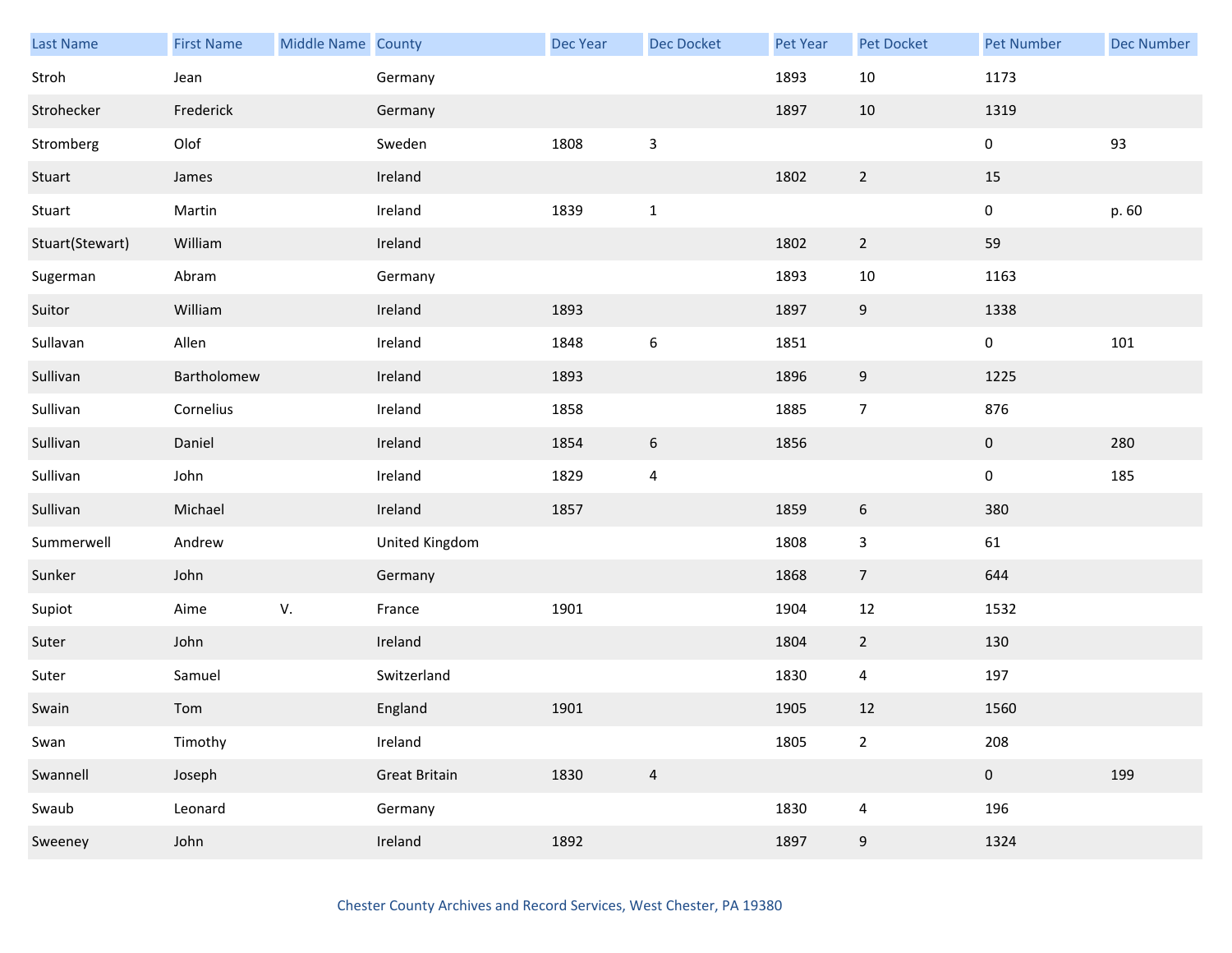| Last Name  | <b>First Name</b> | Middle Name County |                      | Dec Year | Dec Docket       | Pet Year | Pet Docket      | <b>Pet Number</b> | <b>Dec Number</b> |
|------------|-------------------|--------------------|----------------------|----------|------------------|----------|-----------------|-------------------|-------------------|
| Sweeney    | Michael           |                    | Ireland              | 1870     |                  |          |                 | 0                 |                   |
| Sweiger    | Joseph            |                    | Germany              |          |                  | 1900     | 10              | 1452              |                   |
| Sweney     | Neal              |                    | Ireland              | 1858     |                  | 1860     | 6               | 433               |                   |
| Swift      | Samuel            |                    | Ireland              | 1880     | $\overline{7}$   | 1872     |                 | $\mathbf 0$       | 774               |
| Syfrit     | Frederick         |                    | Germany              |          |                  | 1809     | 3               | 100               |                   |
| Sykes      | James             |                    | England              | 1846     | $\boldsymbol{6}$ | 1848     |                 | $\pmb{0}$         | 42                |
| Sykes      | Joseph            |                    | <b>Great Britain</b> | 1828     | $\overline{a}$   |          |                 | $\pmb{0}$         | 128               |
| Tackeberry | Henry             |                    | Ireland              | 1821     | $\overline{4}$   |          |                 | $\pmb{0}$         | 16                |
| Taggert    | John              |                    | Ireland              |          |                  | 1803     | $\mathbf 2$     | 105               |                   |
| Talbot     | Thomas            |                    | England              | 1878     |                  | 1880     | $\overline{7}$  | 806               |                   |
| Tavani     | Luigi             |                    | Italy                |          |                  | 1900     | 10              | 1432              |                   |
| Taylor     | Alexander         |                    | Ireland              |          |                  | 1815     | $\mathbf{3}$    | 219               |                   |
| Taylor     | Henry             |                    | Ireland              | 1878     |                  | 1880     | $\overline{7}$  | 755               |                   |
| Taylor     | John              |                    | United Kingdom       |          |                  | 1806     | $\overline{2}$  | 275               |                   |
| Taylor     | Oliver            |                    | <b>Great Britain</b> | 1831     | $\sf 5$          |          |                 | $\mathbf 0$       | 28                |
| Taylor     | Thomas            |                    | Ireland              | 1851     | $\sqrt{6}$       | 1853     |                 | $\mathbf 0$       | 137               |
| Tchume     | William           | J.                 | Germany              | 1888     |                  | 1890     | 9               | 1013              |                   |
| Terrel     | James             |                    | Ireland              |          |                  | 1860     | $7\overline{ }$ | 488               |                   |
| Territt    | William           |                    | Ireland              | 1885     |                  | 1887     | $\overline{7}$  | 906               |                   |
| Thomas     | Edwin             |                    | England              | 1895     |                  | 1897     | 9               | 1328              |                   |
| Thomas     | Joseph            |                    | <b>Great Britain</b> |          |                  | 1894     | $10\,$          | 1182              |                   |
| Thomas     | Stephen           |                    | Canada               |          |                  | 1833     | $\overline{5}$  | 47                |                   |
| Thompson   | Alexander         |                    | Ireland              |          |                  | 1802     | $\mathbf{1}$    | 146               |                   |
| Thompson   | David             |                    | Ireland              |          |                  | 1802     | $\overline{2}$  | 63                |                   |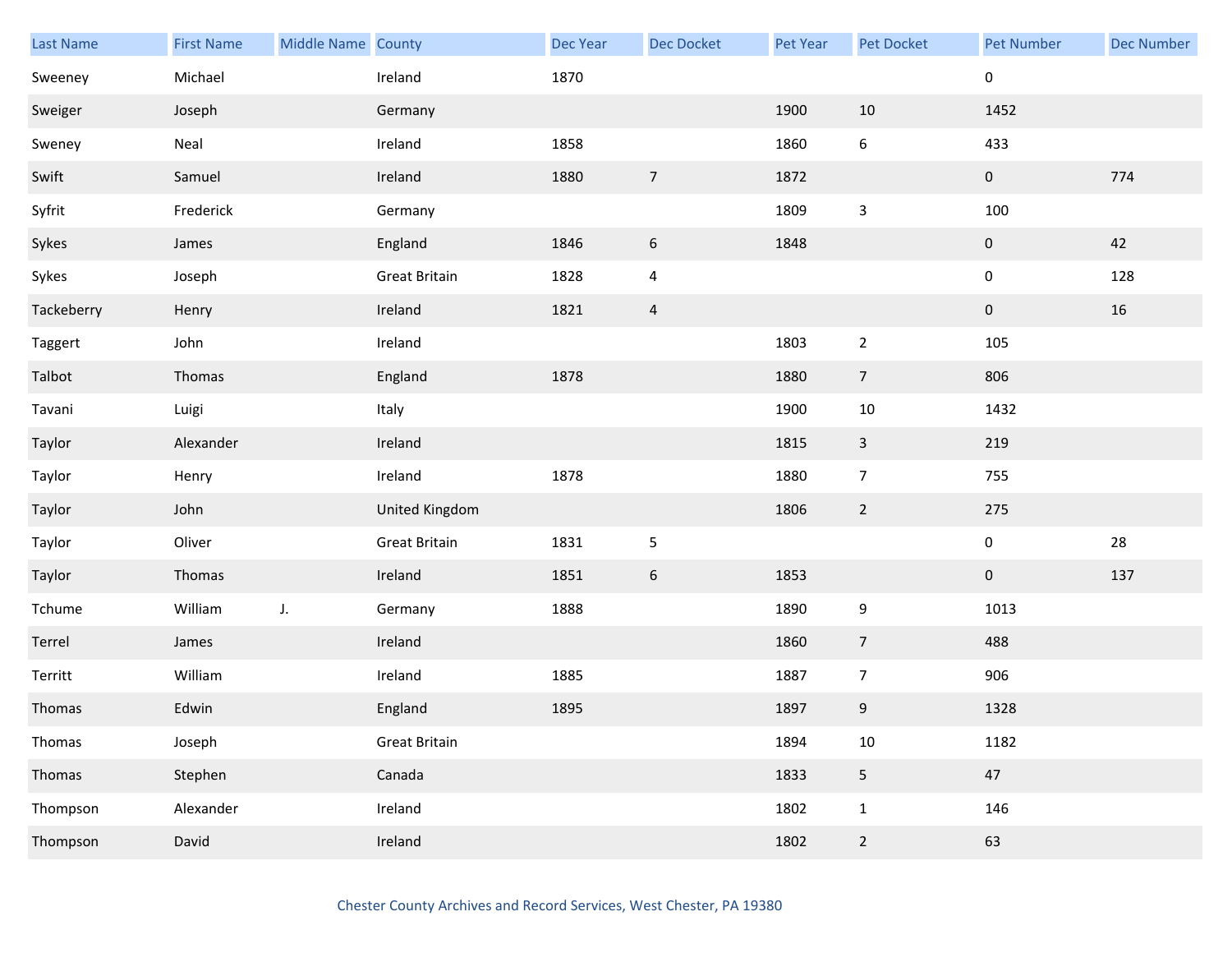| Last Name          | <b>First Name</b> | Middle Name County |                      | Dec Year | Dec Docket                | Pet Year | Pet Docket     | <b>Pet Number</b> | <b>Dec Number</b> |
|--------------------|-------------------|--------------------|----------------------|----------|---------------------------|----------|----------------|-------------------|-------------------|
| Thompson           | James             |                    | Ireland              | 1813     | $\ensuremath{\mathsf{3}}$ |          |                | $\pmb{0}$         | 191               |
| Thompson           | James             |                    | Ireland              | 1815     | $\mathsf{3}$              |          |                | $\boldsymbol{0}$  | 231               |
| Thompson           | John              |                    | Ireland              | 1834     | 5                         |          |                | $\mathbf 0$       | 59                |
| Thompson           | John              |                    | Ireland, U.K.        | 1854     |                           | 1856     | 6              | 269               |                   |
| Thompson           | Nathaniel         |                    | Ireland              |          |                           | 1802     | $\mathbf{1}$   | 76                |                   |
| Thornton           | Simeon            |                    | England              | 1860     |                           | 1863     | $\overline{7}$ | 539               |                   |
| Thwait             | Job               |                    | <b>Great Britain</b> | 1829     | $\overline{4}$            |          |                | $\mathbf 0$       | 180               |
| Tipping            | James             |                    | <b>Great Britain</b> | 1836     | $1\,$                     | 1839     | 5              | 117               | p. 19             |
| Tipping            | Samuel            | Green              | United Kingdom       | 1831     | $\sf 5$                   |          |                | $\mathbf 0$       | 21                |
| Tobin              | Patrick           |                    | Ireland              |          |                           | 1904     | 12             | 1533              |                   |
| Todd               | William           |                    | Ireland              | 1815     | $\ensuremath{\mathsf{3}}$ | 1820     | 3              | 356               | 240               |
| Toland             | Peter             |                    | Ireland              |          |                           | 1805     | $\overline{2}$ | 166               |                   |
| Tomany             | Daniel            |                    | Ireland              | 1845     | $\overline{2}$            |          |                | $\mathbf 0$       | September 9       |
| Tomlinson          | George            |                    | <b>Great Britain</b> | 1838     |                           | 1840     | 5              | 159               |                   |
| Tomlinson(Toumslio | George            |                    | <b>Great Britain</b> | 1838     |                           | 1840     | $\mathsf S$    | 159               |                   |
| Tomson(Thompson)   | Joseph            |                    | Ireland              |          |                           | 1802     | $\mathbf{1}$   | 115               |                   |
| Toner              | Arthur            |                    | Ireland              | 1821     | $\overline{\mathbf{4}}$   |          |                | $\mathbf 0$       | 13                |
| Toomey             | Timothy           | C.                 | Ireland              | 1890     |                           | 1892     | 9              | 1092              |                   |
| Torelli            | Antonio           |                    | Italy                | 1889     |                           | 1896     | 9              | 1258              |                   |
| Torrance           | James             |                    | Ireland              |          |                           | 1803     | $\overline{2}$ | $91\,$            |                   |
| Townsend           | А.                | Ε.                 | <b>Great Britain</b> |          |                           | 1892     | $10\,$         | 1062              |                   |
| Townsend           | Fred              | W.                 | <b>Great Britain</b> |          |                           | 1892     | $10\,$         | 1129              |                   |
| Tracy              | Patrick           |                    | Ireland              | 1839     | $\mathbf 1$               | 1844     | 5              | 230               | p. 50             |
| Trainer            | James             |                    | Ireland              |          |                           | 1802     | $\mathbf{1}$   | 86                |                   |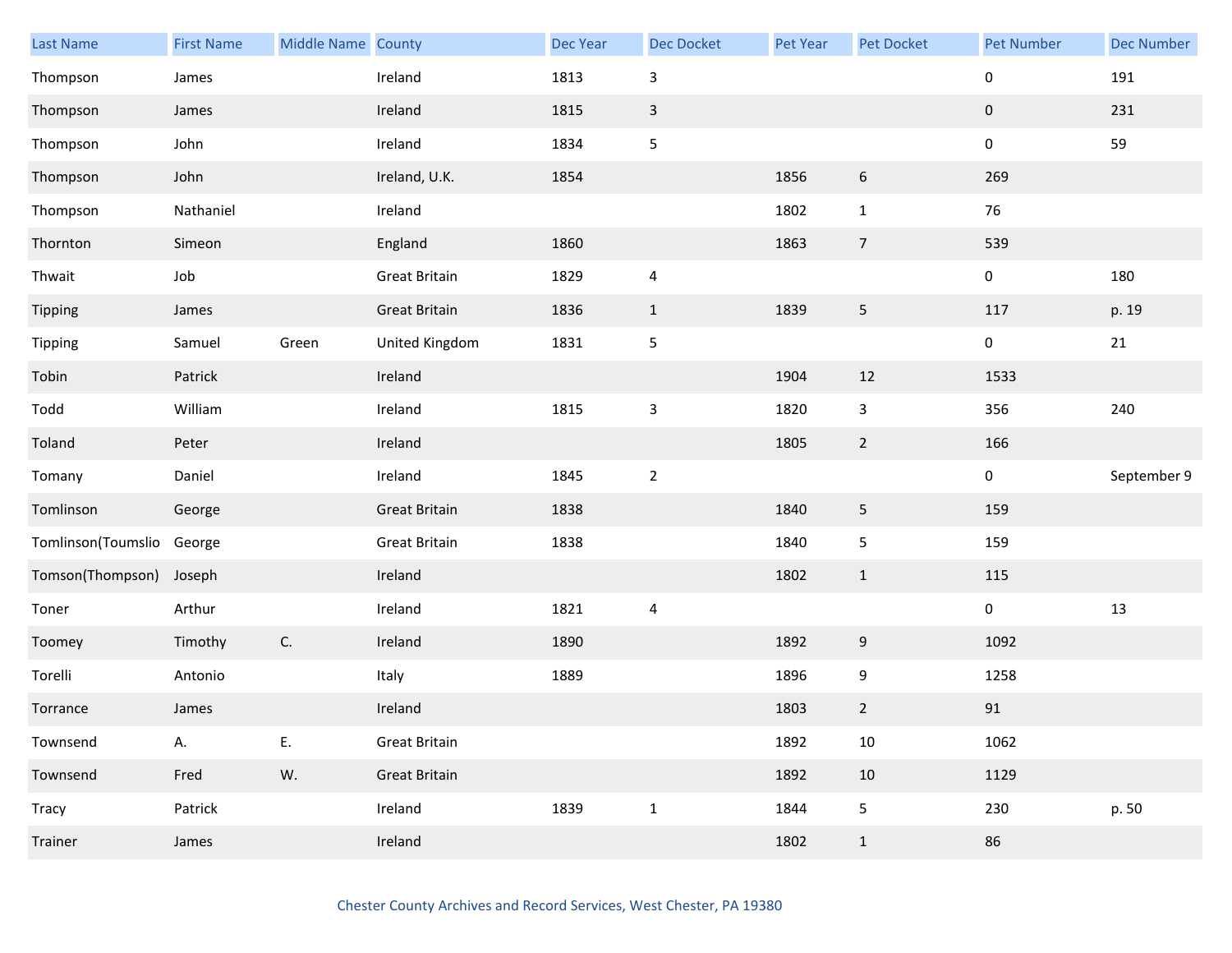| <b>Last Name</b> | <b>First Name</b> | Middle Name County |                      | <b>Dec Year</b> | Dec Docket              | Pet Year | <b>Pet Docket</b> | <b>Pet Number</b> | <b>Dec Number</b> |
|------------------|-------------------|--------------------|----------------------|-----------------|-------------------------|----------|-------------------|-------------------|-------------------|
| Trainer          | Patrick           |                    | United Kingdom       |                 |                         | 1806     | $\overline{2}$    | 214               |                   |
| Travers          | Thomas            |                    | Ireland              | 1866            |                         | 1868     | $\overline{7}$    | 623               |                   |
| Trenam           | William           |                    | <b>Great Britain</b> | 1827            | $\overline{4}$          |          |                   | $\pmb{0}$         | 119               |
| Trendau          | Wendall           |                    | Baden                | 1828            | $\overline{a}$          |          |                   | $\pmb{0}$         | 148 (first ent    |
| Trener(Trainor)  | Patrick           |                    | United Kingdom       |                 |                         | 1808     | $\mathbf{3}$      | 37                |                   |
| Tretter          | Gustavus          | Α.                 | Germany              | 1888            |                         | 1892     | $\boldsymbol{9}$  | 1150              |                   |
| <b>Trew</b>      | Andrew            |                    | Ireland              | 1813            | $\mathsf 3$             |          |                   | 0                 | 186               |
| Trueman          | John              | M.                 | Canada               | 1897            |                         | 1900     | 9                 | 1422              |                   |
| Trunk            | William           |                    | Germany              |                 |                         | 1896     | $10\,$            | 1247              |                   |
| Tulloch          | William           |                    | <b>Great Britain</b> |                 |                         | 1888     | $10\,$            | 970               |                   |
| Turbitt          | William           |                    | Ireland              | 1821            | $\overline{\mathbf{4}}$ |          |                   | $\pmb{0}$         | 15                |
| Turner           | John              |                    | England              | 1858            |                         | 1860     | $\overline{7}$    | 477               |                   |
| Turner           | Micheal           |                    | United Kingdom       |                 |                         | 1806     | $\mathbf{2}$      | 236               |                   |
| Turner           | Phillip           |                    | Ireland              |                 |                         | 1804     | $\overline{2}$    | 139               |                   |
| Turner           | William           |                    | <b>Great Britain</b> |                 |                         | 1798     | $\mathbf 1$       | 8                 |                   |
| Tuton            | George            |                    | Ireland              | 1825            | $\overline{a}$          | 1830     | 5                 | $\overline{4}$    | 101               |
| Tweddle(Twaddle) | John              |                    | <b>Great Britain</b> | 1822            | $\overline{4}$          | 1828     | $\overline{4}$    | 129               | 35                |
| Twohig           | Daniel            |                    | Ireland              | 1858            |                         | 1860     | 6                 | 423               |                   |
| Twohig           | John              |                    | Ireland              | 1883            |                         | 1888     | 9                 | 927               |                   |
| Underwood        | David             |                    | Ireland              |                 |                         | 1802     | $\mathbf{1}$      | 95                |                   |
| Usher            | Alexander         |                    | Ireland              |                 |                         | 1845     | 5                 | 257               |                   |
| Valera           | Joseph            |                    | Italy                |                 |                         | 1905     | $11\,$            | 1565              |                   |
| Vallete          | Mark              | F.                 | Switzerland          | 1858            | $\boldsymbol{6}$        |          |                   | $\mathbf 0$       | 333               |
| Van Belle        | Gustavus          |                    | Belgium              | 1889            |                         | 1892     | $\boldsymbol{9}$  | 1117              |                   |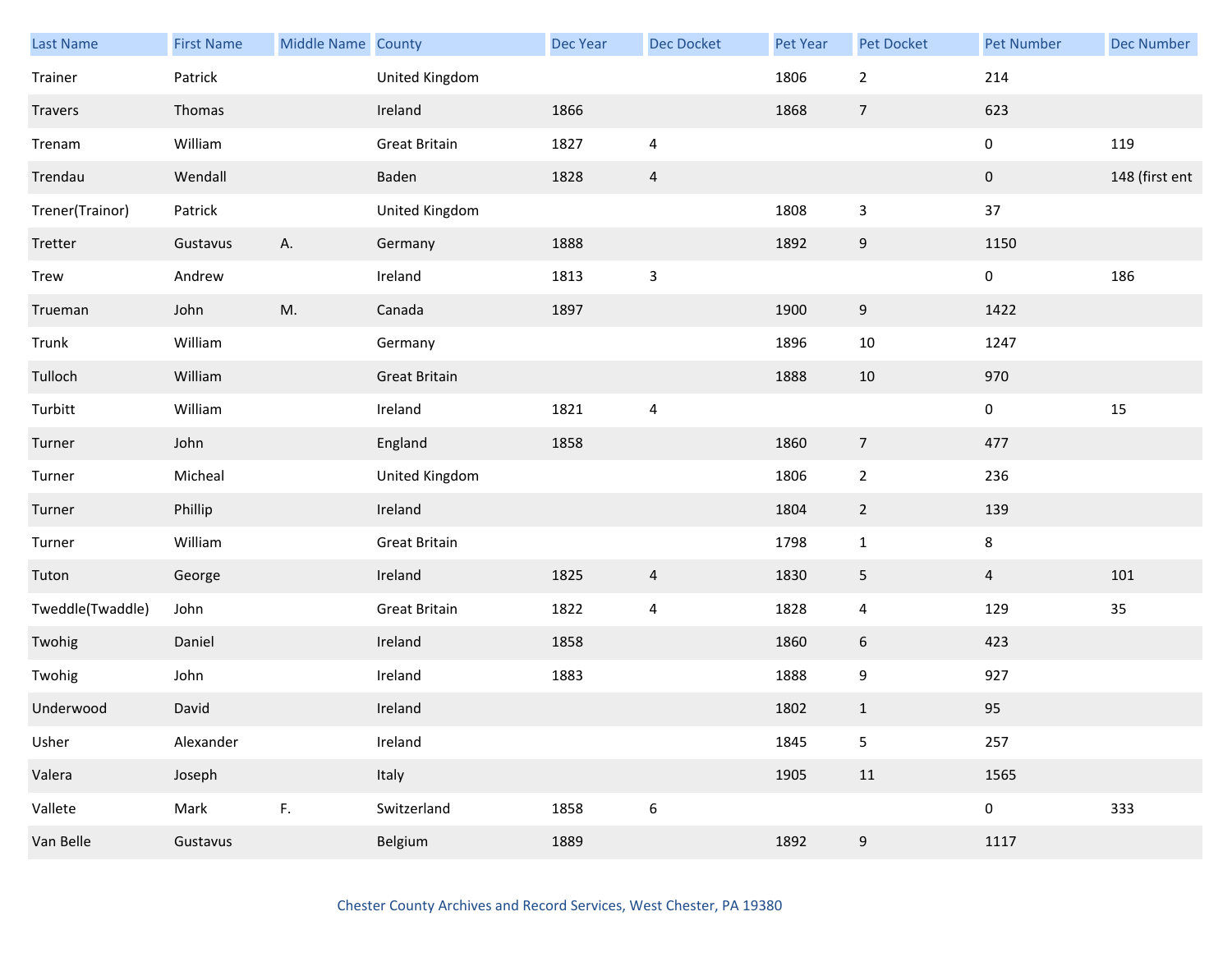| Last Name    | <b>First Name</b> | Middle Name County |                | Dec Year | Dec Docket   | Pet Year | Pet Docket       | <b>Pet Number</b> | <b>Dec Number</b> |
|--------------|-------------------|--------------------|----------------|----------|--------------|----------|------------------|-------------------|-------------------|
| Vannccii     | Joseph            |                    | Italy          | 1897     |              | 1899     | 9                | 1405              |                   |
| Vanore       | Antimo            |                    | Italy          |          |              | 1902     | 10               | 1482              |                   |
| Vanore       | Salvatore         |                    | Italy          |          |              | 1900     | $10\,$           | 1463              |                   |
| Varos        | Michael           |                    | Hungary        | 1894     |              | 1897     | 9                | 1315              |                   |
| Vataj(Vatti) | Stephen           |                    | Austria        |          |              | 1897     | $10\,$           | 1321              |                   |
| Veil         | Martin            |                    | Ireland        |          |              | 1858     | $\boldsymbol{6}$ | 346               |                   |
| Veit         | George            |                    | Germany        |          |              | 1880     | $\overline{7}$   | 748               |                   |
| Velde        | George            |                    | Holland        |          |              | 1905     | $11\,$           | 1568              |                   |
| Venore       | Paul              |                    | Italy          |          |              | 1900     | 10               | 1462              |                   |
| Vizor        | William           |                    | United Kingdom |          |              | 1807     | $\overline{2}$   | 312               |                   |
| Vogel        | Gustave           | А.                 | Prussia        |          |              | 1888     | 10               | 956               |                   |
| Vogt         | Henry             | Augustus           | Switzerland    |          |              | 1880     | $\overline{7}$   | 803               |                   |
| Vollmar      | Joseph            |                    | Switzerland    |          |              | 1888     | $10\,$           | 960               |                   |
| Voltz        | Charles           |                    | Germany        |          |              | 1898     | 10               | 1371              |                   |
| Voltzenbogel | Jacob             |                    | Germany        | 1888     |              | 1890     | $\boldsymbol{9}$ | 1017              |                   |
| Wacher       | J.                | George             | France         | 1890     |              | 1892     | $9\,$            | 1104              |                   |
| Wadding      | Joseph            |                    | Ireland        | 1868     |              | 1872     | $\overline{7}$   | 679               |                   |
| Wade         | Patrick           |                    | Ireland        |          |              | 1860     | $6\,$            | 443               |                   |
| Wagenheim    | Benjamin          |                    | Russia         |          |              | 1897     | $10\,$           | 1342              |                   |
| Wagner       | John              |                    | Germany        |          |              | 1889     | 10               | 986               |                   |
| Wagoner      | Adam              |                    | Germany        | 1882     |              | 1884     | $\overline{7}$   | 858               |                   |
| Wagoner      | Christopher       |                    | Wuerttemberg   | 1834     | $\mathbf{1}$ |          |                  | $\mathbf{0}$      | p. 7              |
| Waid         | John              |                    | Ireland        | 1860     |              | 1863     | $\boldsymbol{7}$ | 525               |                   |
| Walch        | William           |                    | Ireland        |          |              | 1856     | $\boldsymbol{6}$ | 199               |                   |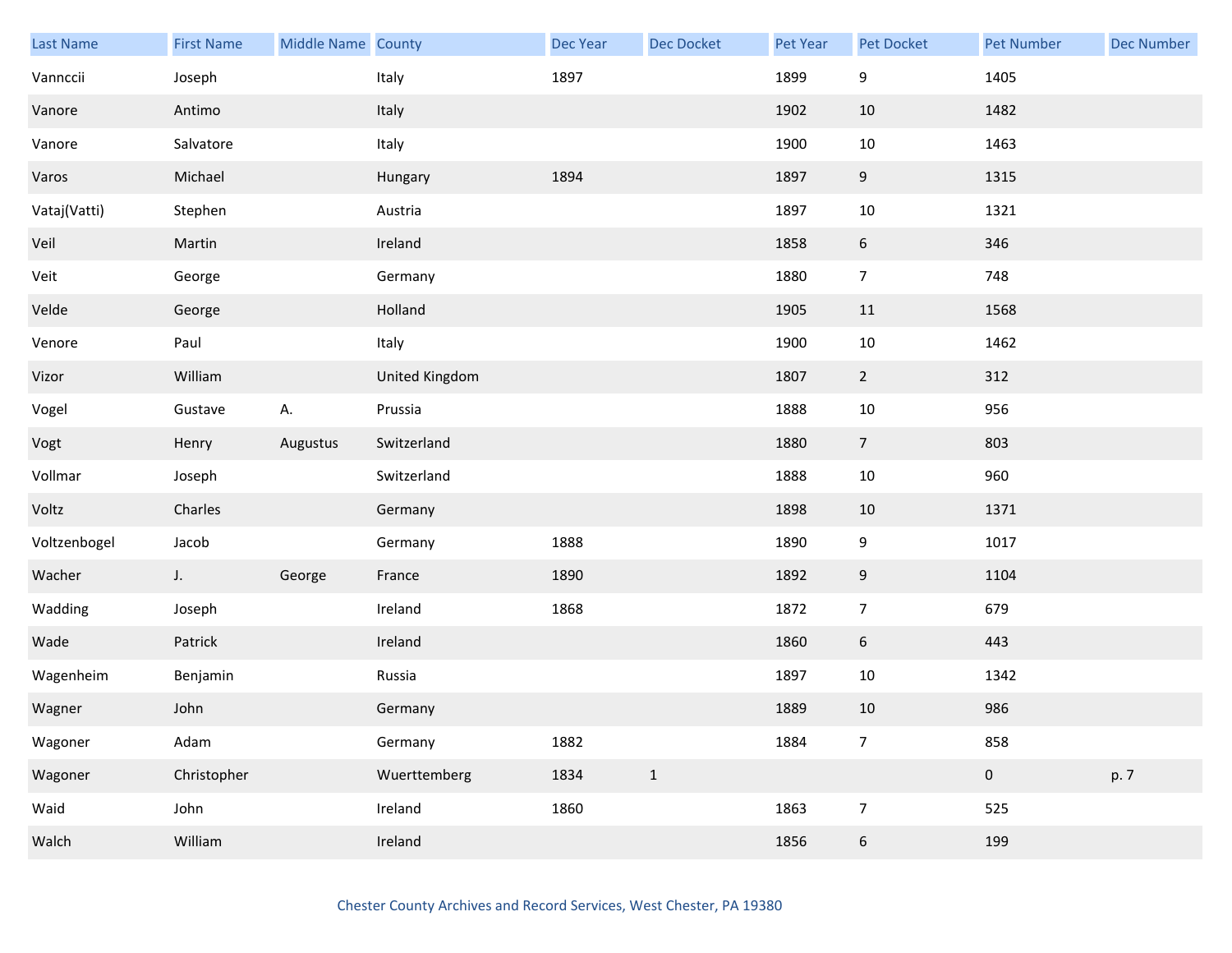| <b>Last Name</b> | <b>First Name</b> | Middle Name County |                | Dec Year | <b>Dec Docket</b>         | Pet Year | Pet Docket       | <b>Pet Number</b> | <b>Dec Number</b> |
|------------------|-------------------|--------------------|----------------|----------|---------------------------|----------|------------------|-------------------|-------------------|
| Walker           | John              |                    | United Kingdom | 1814     | $\mathbf{3}$              |          |                  | 0                 | 209               |
| Walker           | Samuel            |                    | Ireland        |          |                           | 1802     | $\mathbf{1}$     | 49                |                   |
| Walker           | Samuel            |                    | Ireland        | 1817     | $\ensuremath{\mathsf{3}}$ |          |                  | 0                 | 283               |
| Walker           | William           |                    | United Kingdom | 1809     | $\mathsf{3}$              |          |                  | $\pmb{0}$         | 102               |
| Walker           | William           | В.                 | Canada         | 1889     |                           | 1892     | 9                | 1144              |                   |
| Wall             | Bartholomew       |                    | Ireland        | 1889     |                           | 1891     | $\boldsymbol{9}$ | 1043              |                   |
| Wall             | David             |                    | Ireland        | 1838     | $\mathbf 1$               |          |                  | 0                 | p. 45             |
| Wallace          | Alexander         |                    | Ireland        | 1840     | $1\,$                     |          |                  | $\pmb{0}$         | p. 86             |
| Wallace          | Alexander         | C.                 | Ireland        | 1828     | $\sqrt{4}$                |          |                  | 0                 | 134               |
| Wallace          | Archibald         |                    | Ireland        | 1821     | $\overline{a}$            |          |                  | $\pmb{0}$         | 21                |
| Wallace          | James             |                    | Ireland        | 1841     | $\mathbf 1$               |          |                  | 0                 | p. 105            |
| Wallace          | Joseph            |                    | Ireland        |          |                           | 1805     | $\overline{2}$   | 180               |                   |
| Wallace          | Rev. Charles      |                    | Ireland        |          |                           | 1804     | $\overline{2}$   | 154               |                   |
| Wallace          | Rev. Charles      |                    | Ireland        | 1802     | $\mathbf{1}$              |          |                  | $\mathbf 0$       | 32                |
| Wallace          | Samuel            |                    | Ireland        | 1840     | $\mathbf 1$               |          |                  | $\pmb{0}$         | p. 74             |
| Wallace          | Thomas            |                    | Ireland        | 1853     |                           | 1858     | 6                | 325               |                   |
| Wallace(Wallas)  | Charles           |                    | Ireland        |          |                           | 1802     | $\overline{2}$   | 69                |                   |
| Wallace(Wallis)  | John              |                    | Ireland        | 1832     |                           | 1839     | 5                | 125               |                   |
| Wallis           | James             |                    | Ireland        |          |                           | 1802     | $\mathbf{1}$     | 84                |                   |
| Walls            | James             |                    | Ireland        | 1840     |                           | 1843     | 5                | 189               |                   |
| Walls(Wauls)     | Thomas            |                    | Ireland        | 1840     | $\mathbf 1$               | 1843     | 5                | 188               | p. 69             |
| Walsen           | William           |                    | Germany        |          |                           | 1887     | $\bf 8$          | 908               |                   |
| Walsh            | Daniel            |                    | Ireland        | 1891     |                           | 1894     | 9                | 1192              |                   |
| Walsh            | James             |                    | Ireland        | 1838     | $\mathbf{1}$              |          |                  | $\pmb{0}$         | p. 42             |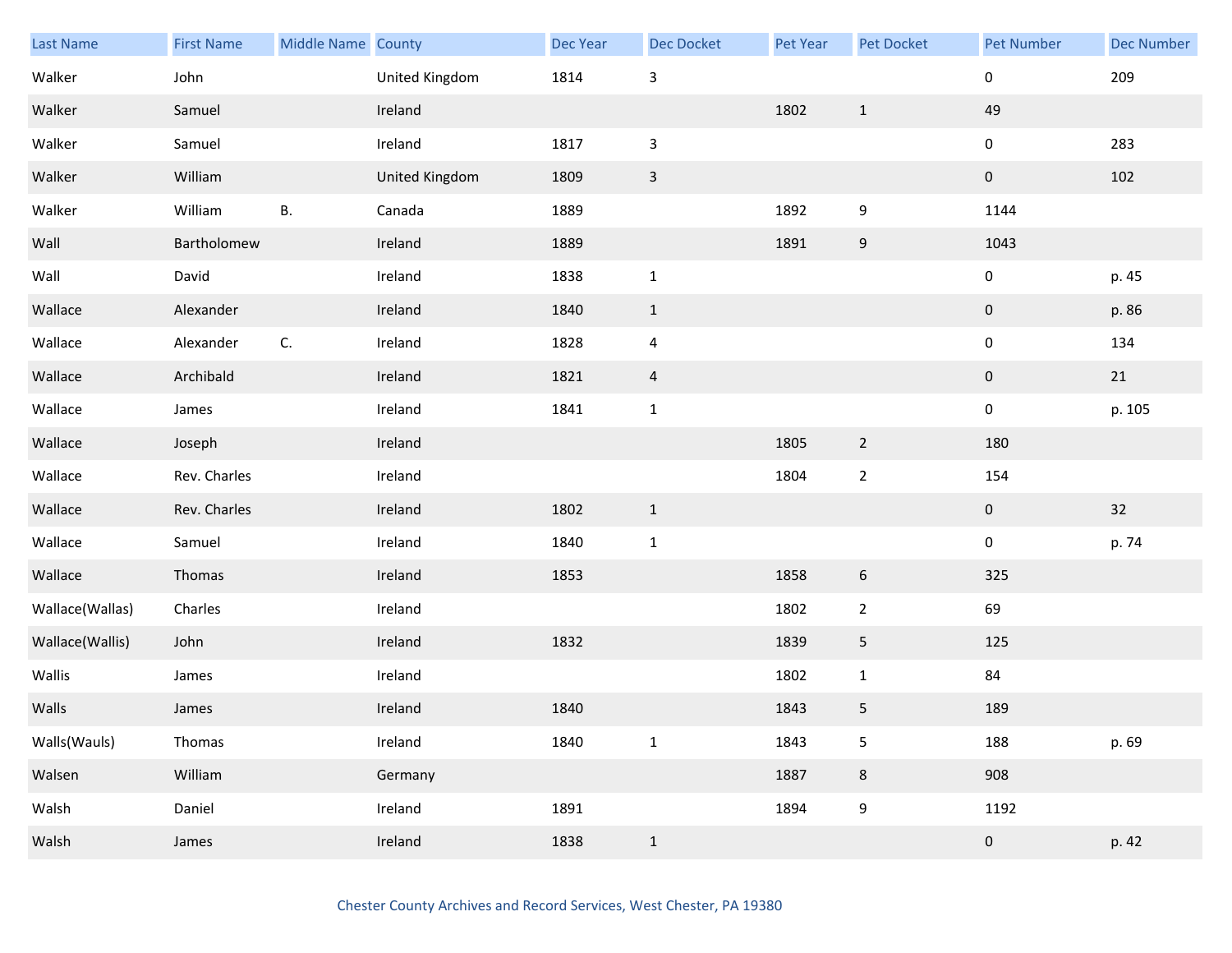| Last Name | <b>First Name</b> | Middle Name County |                      | Dec Year | <b>Dec Docket</b> | Pet Year | Pet Docket     | Pet Number     | <b>Dec Number</b> |
|-----------|-------------------|--------------------|----------------------|----------|-------------------|----------|----------------|----------------|-------------------|
| Walsh     | James             |                    | Ireland              | 1840     | $\mathbf 1$       |          |                | 0              | p. 68             |
| Walsh     | Richard           |                    | Ireland              |          |                   | 1856     | 6              | 224            |                   |
| Walter    | John              | Ε.                 | Prussia              | 1840     |                   | 1840     | 5              | 169            |                   |
| Walters   | Frederick         |                    | Prussia              |          |                   | 1845     | 5              | 256            |                   |
| Walters   | John              |                    | Prussia              | 1844     | $\mathbf 2$       | 1846     | 6              | $10\,$         | September 4       |
| Walters   | Joseph            |                    | Wales                |          |                   | 1802     | $\overline{2}$ | $18\,$         |                   |
| Waltmire  | John              |                    | Switzerland          |          |                   | 1844     | 5              | 299            |                   |
| Walton    | Harry             |                    | England              | 1899     |                   | 1901     | 9              | 1470           |                   |
| Ward      | George            |                    | England              | 1893     |                   | 1896     | 9              | 1294           |                   |
| Ward      | Morris            |                    | <b>Great Britain</b> |          |                   | 1886     | $\overline{7}$ | 882            |                   |
| Ward      | Patrick           |                    | Ireland              | 1844     | $\mathbf 2$       |          |                | 0              | August 21         |
| Ward      | Thomas            |                    | Ireland              | 1840     | $1\,$             |          |                | $\mathbf{0}$   | p. 89             |
| Warnock   | John              |                    | Ireland              |          |                   | 1802     | $\mathbf{1}$   | 170            |                   |
| Warnock   | Joseph            |                    | Ireland              | 1802     | $\overline{2}$    |          |                | $\mathbf 0$    | 39                |
| Warnock   | Robert            |                    | Ireland              |          |                   | 1802     | $\mathbf{1}$   | $80\,$         |                   |
| Warren    | Charles           |                    | England              | 1861     |                   | 1864     | $\overline{7}$ | 548            |                   |
| Warren    | Michael           |                    | Ireland              | 1882     |                   | 1888     | 9              | 932            |                   |
| Waterhigh | John              |                    | Austria              | 1905     |                   |          |                | $\overline{0}$ |                   |
| Watkins   | John              |                    | <b>Great Britain</b> | 1830     | $\sqrt{5}$        | 1834     | 5              | 72             | 9                 |
| Watkins   | Watkin            |                    | United Kingdom       |          |                   | 1808     | 3              | 58             |                   |
| Watkinson | Richard           |                    | <b>Great Britain</b> | 1834     | $\mathsf S$       |          |                | $\pmb{0}$      | 56                |
| Watson    | Arthur            |                    | <b>Great Britain</b> |          |                   | 1894     | 10             | 1174           |                   |
| Watson    | Gabriel           |                    | Ireland              |          |                   | 1807     | $\overline{2}$ | 313            |                   |
| Watson    | James             |                    | Ireland              |          |                   | 1815     | $\mathbf{3}$   | 221            |                   |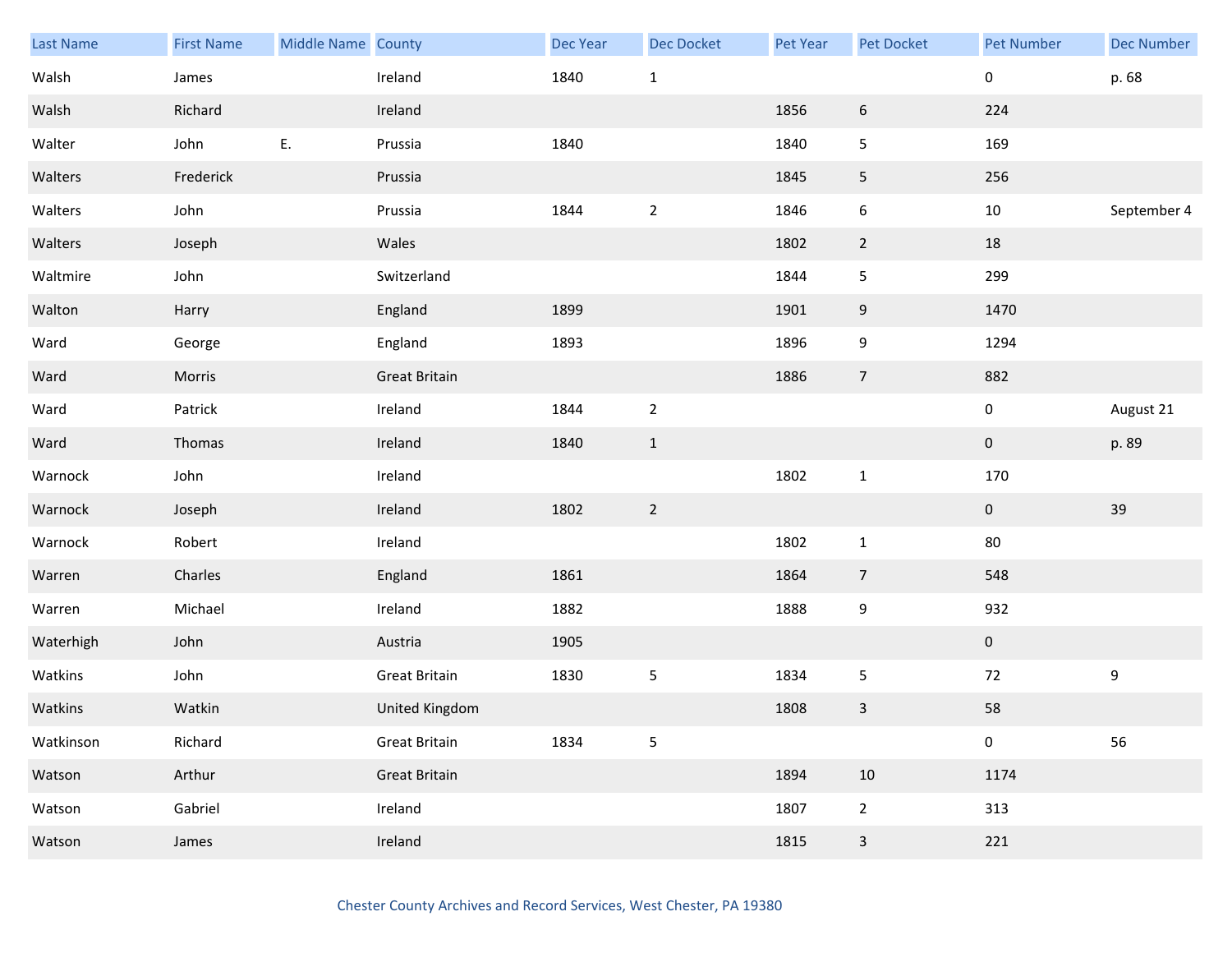| Last Name    | <b>First Name</b> | Middle Name County |                      | Dec Year | Dec Docket     | Pet Year | Pet Docket              | <b>Pet Number</b> | <b>Dec Number</b> |
|--------------|-------------------|--------------------|----------------------|----------|----------------|----------|-------------------------|-------------------|-------------------|
| Watson       | Robert            |                    | Scotland             | 1897     |                | 1899     | 9                       | 1418              |                   |
| Watt         | John              |                    | Ireland              |          |                | 1802     | $\overline{2}$          | 12                |                   |
| Watt         | Joseph            |                    | Ireland              |          |                | 1805     | $\mathbf{2}$            | 202               |                   |
| Watters      | Jacob             |                    | United Kingdom       | 1850     | $\overline{2}$ | 1856     | 6                       | 226               | June 22           |
| Waugh        | George            |                    | Ireland              | 1854     | 6              | 1857     |                         | 0                 | 310               |
| Wauls(Walls) | Thomas            |                    | Ireland              | 1840     |                | 1843     | $\overline{\mathbf{5}}$ | 188               |                   |
| Webb         | Joseph            |                    | Ireland              |          |                | 1803     | $\overline{2}$          | 157               |                   |
| Webb         | Thomas            |                    | Ireland              |          |                | 1848     | 6                       | 62                |                   |
| Webb         | Thomas            | Ε.                 | England              |          |                | 1847     | 6                       | $36\,$            |                   |
| Webb         | William           |                    | <b>Great Britain</b> |          |                | 1846     | 6                       | $\mathbf{1}$      |                   |
| Webb         | William           |                    | <b>Great Britain</b> | 1844     | $\mathbf 1$    | 1846     | 6                       | $\mathbf{1}$      | p. 135            |
| Webb         | William           | <b>B.</b>          | <b>Great Britain</b> |          |                | 1844     | 5                       | 201               |                   |
| Weber        | Frederick         |                    | Switzerland          | 1823     | 4              | 1828     | $\overline{4}$          | 131               | 53                |
| Weber        | Jacob             | Herman             | Switzerland          | 1878     |                | 1881     | $\overline{7}$          | 813               |                   |
| Weber        | John              | Christian          | Germany              | 1812     | $\mathsf 3$    |          |                         | $\pmb{0}$         | 181               |
| Weightman    | Robert            |                    | <b>Great Britain</b> | 1820     | $\overline{a}$ |          |                         | $\mathbf 0$       | $\overline{3}$    |
| Weil         | Joseph            |                    | Switzerland          |          |                | 1880     | $\overline{7}$          | 801               |                   |
| Weily        | William           |                    | Ireland              | 1848     | 6              | 1850     |                         | $\mathbf{0}$      | 93                |
| Weinhart     | Jacob             | F.                 | Wuerttemberg         |          |                | 1866     | $\overline{7}$          | 599               |                   |
| Weis         | Bernard           |                    | Germany              |          |                | 1848     | 6                       | 63                |                   |
| Welch        | Charles           |                    | Ireland              |          |                | 1802     | $\mathbf 1$             | 151               |                   |
| Welch(Walsh) | Patrick           |                    | Ireland              |          |                | 1802     | $\mathbf{1}$            | 63                |                   |
| Weldon       | Christopher       |                    | Ireland              | 1821     | 4              |          |                         | 0                 | 17                |
| Welpley      | George            |                    | <b>Great Britain</b> | 1844     | $\overline{2}$ |          |                         | $\pmb{0}$         | September 1       |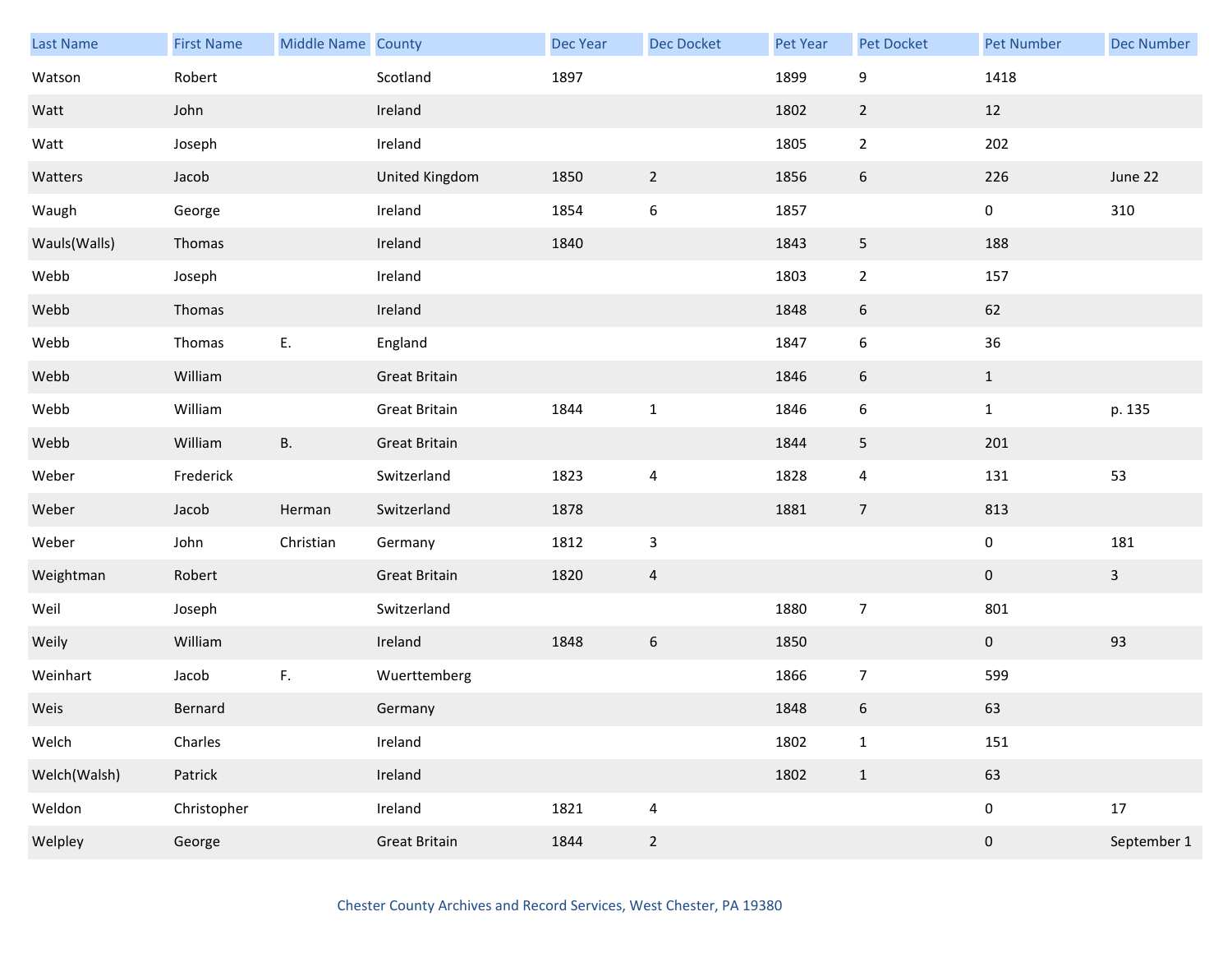| Last Name    | <b>First Name</b> | Middle Name County |                      | <b>Dec Year</b> | Dec Docket       | Pet Year | <b>Pet Docket</b> | <b>Pet Number</b> | <b>Dec Number</b> |
|--------------|-------------------|--------------------|----------------------|-----------------|------------------|----------|-------------------|-------------------|-------------------|
| Welsch       | Michael           |                    | Ireland              | 1832            | $\mathsf S$      | 1836     | $\mathsf S$       | 79                | $37\,$            |
| Welsch       | Patrick           |                    | Ireland              | 1840            |                  | 1844     | 5                 | 226               |                   |
| Welsh        | James             |                    | Ireland              | 1838            |                  | 1840     | 5                 | 150               |                   |
| Welsh        | Michael           |                    | Ireland              | 1835            | $5\phantom{.0}$  |          |                   | $\pmb{0}$         | $51\,$            |
| Welsh        | Patrick           |                    | <b>Great Britain</b> |                 |                  | 1876     | $\overline{7}$    | 703               |                   |
| Welsh        | Patrick           |                    | Ireland              | 1840            | $\mathbf{1}$     |          |                   | $\pmb{0}$         | $74\,$            |
| Welsh        | Patrick           |                    | Ireland              | 1870            |                  | 1872     | $\overline{7}$    | 674               |                   |
| Welsh        | Richard           |                    | Ireland              | 1839            |                  | 1846     | $\sqrt{6}$        | $\overline{3}$    |                   |
| Welsh        | Walter            |                    | Ireland              | 1853            |                  | 1859     | $\boldsymbol{6}$  | 371               |                   |
| Welsh        | William           |                    | Ireland              | 1886            |                  | 1890     | 9                 | 1022              |                   |
| Welsh(Welch) | James             |                    | United Kingdom       |                 |                  | 1807     | $\overline{2}$    | 300               |                   |
| Wentzel      | William           |                    | Wuerttemberg         | 1843            | $\mathbf{1}$     |          |                   | $\pmb{0}$         | p. 127            |
| Wernwag      | William and fa    |                    | Germany              | 1820            | $\mathsf 3$      |          |                   | $\pmb{0}$         | 359               |
| Wertz        | John              |                    | Wuerttemberg         | 1812            | $\mathbf{3}$     | 1817     | $\mathbf{3}$      | 305               | 180               |
| Wesslebrand  | Henry             |                    | Prussia              |                 |                  | 1867     | $\overline{7}$    | 608               |                   |
| West         | Jonathan          |                    | Ireland              | 1839            | $\mathbf{1}$     |          |                   | $\mathbf 0$       | p. 61             |
| Wetherill    | Joseph            |                    | Ireland              | 1830            | $\overline{4}$   |          |                   | $\pmb{0}$         | 202               |
| Wetty        | Andrew            |                    | Austria              | 1896            |                  | 1905     | 12                | 1558              |                   |
| Whalan       | John              |                    | <b>Great Britain</b> |                 |                  | 1887     | $\overline{7}$    | 901               |                   |
| Whelan       | John              |                    | Ireland              |                 |                  | 1858     | $\boldsymbol{6}$  | 348               |                   |
| white        |                   |                    |                      | $\pmb{0}$       | $\pmb{0}$        |          | $\pmb{0}$         | $\pmb{0}$         | $\pmb{0}$         |
| White        | Charles           |                    | England              | 1900            |                  | 1903     | 9                 | 1508              |                   |
| White        | Daniel            |                    | Ireland              | 1854            | $\boldsymbol{6}$ | 1856     |                   | $\pmb{0}$         | 195               |
| White        | Frederick         | R.                 | England              | 1881            |                  | 1895     | 9                 | 1214              |                   |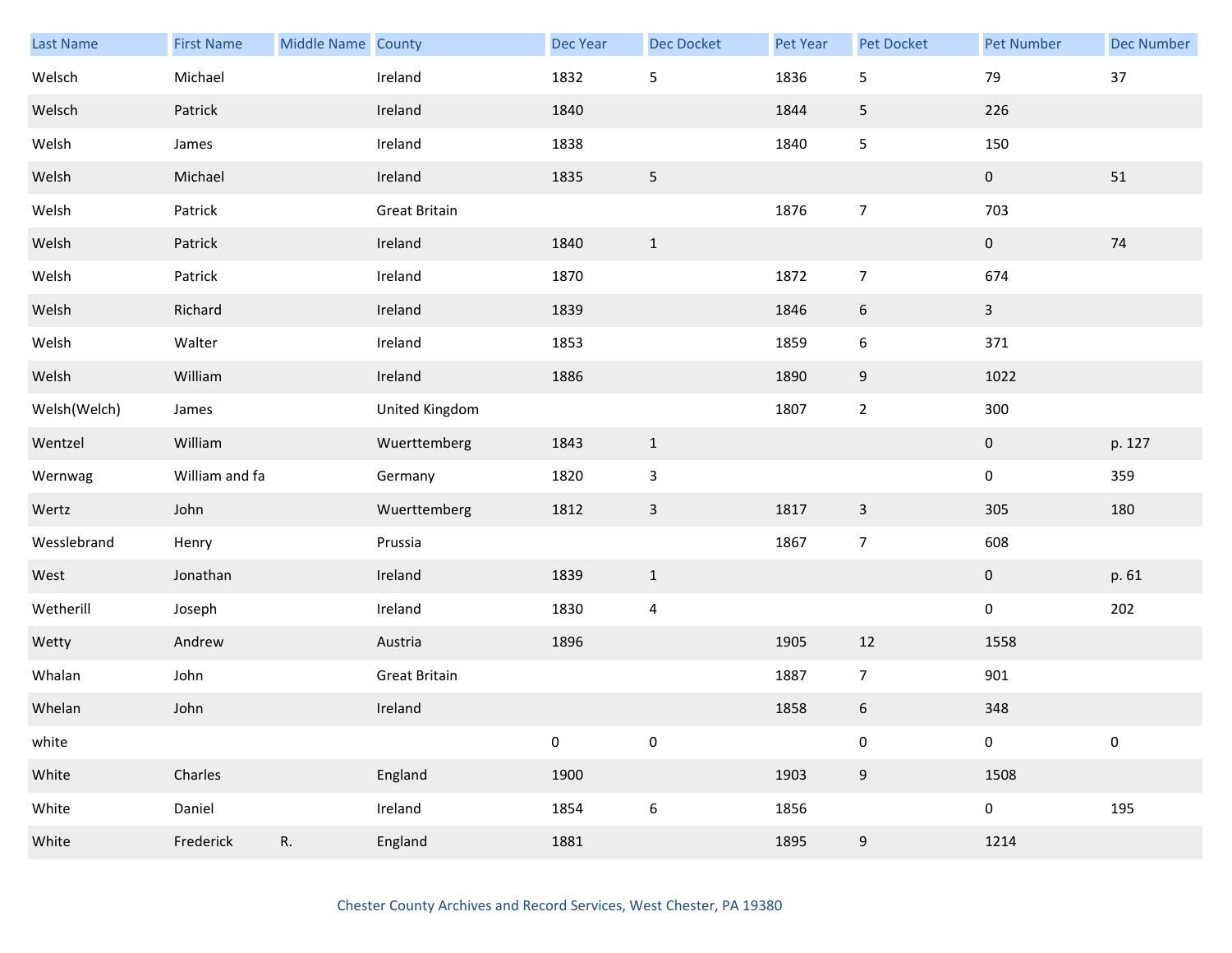| Last Name   | <b>First Name</b> | Middle Name County |                      | Dec Year | <b>Dec Docket</b>         | <b>Pet Year</b> | Pet Docket       | <b>Pet Number</b> | <b>Dec Number</b> |
|-------------|-------------------|--------------------|----------------------|----------|---------------------------|-----------------|------------------|-------------------|-------------------|
| White       | John              |                    | Ireland              | 1812     | $\ensuremath{\mathsf{3}}$ |                 |                  | 0                 | 168               |
| White       | Nicholas          |                    | Ireland              |          |                           | 1880            | $\overline{7}$   | 776               |                   |
| White       | Thomas            |                    | Ireland              |          |                           | 1896            | 8                | 1265              |                   |
| White       | William           |                    | Ireland              | 1844     | $\overline{2}$            |                 |                  | $\mathbf{0}$      | October 25        |
| White       | William           | J.                 | <b>Great Britain</b> |          |                           | 1880            | $\overline{7}$   | 772               |                   |
| Whitehead   | James             |                    | Scotland             | 1891     |                           | 1897            | $\boldsymbol{9}$ | 1353              |                   |
| Whitehead   | John              |                    | <b>Great Britain</b> | 1823     | $\overline{4}$            |                 |                  | 0                 | 66                |
| Whitely     | John              |                    | Ireland              | 1857     |                           | 1860            | 6                | 449               |                   |
| Whitely     | Thomas            |                    | Ireland              |          |                           | 1858            | 6                | 318               |                   |
| Whitely     | Thomas            |                    | Ireland              | 1857     |                           | 1859            | 6                | 381               |                   |
| Whitely     | William           |                    | Ireland              | 1858     |                           | 1860            | $\overline{7}$   | 476               |                   |
| Whiteside   | Couchran          |                    | Ireland              |          |                           | 1806            | $\overline{2}$   | 212               |                   |
| Whiteside   | John              |                    | Ireland              | 1836     | $\mathbf 1$               | 1838            | 5                | 100               | p. 17             |
| Whiteside   | Samuel            |                    | Ireland              |          |                           | 1804            | $\overline{2}$   | 153               |                   |
| Whitford    | James             |                    | <b>Great Britain</b> |          |                           | 1884            | $\overline{7}$   | 856               |                   |
| Whiting     | Jabez             |                    | <b>Great Britain</b> | 1821     |                           | 1829            | $\overline{4}$   | 184               |                   |
| Whitman     | David             |                    | Russia               | 1899     |                           | 1902            | 9                | 1484              |                   |
| Wilde       | Arthur            | W.                 | England              |          |                           | 1903            | 11               | 1518              |                   |
| Wiley       | Isaac             |                    | Ireland              |          |                           | 1804            | $\overline{2}$   | 148               |                   |
| Wiley       | Michael           |                    | Ireland              | 1841     | $1\,$                     | 1844            | 5                | 231               | p. 99             |
| Wiley(Weil) | Maurice(Morri     |                    | Switzerland          | 1864     |                           | 1881            | $\overline{7}$   | 815               |                   |
| Wilkinson   | Joshua            |                    | <b>Great Britain</b> | 1812     | $\mathsf{3}$              |                 |                  | $\pmb{0}$         | 170               |
| Williams    | David             |                    | Wales                |          |                           | 1823            | $\overline{4}$   | 52                |                   |
| Williams    | John              |                    | Ireland              |          |                           | 1802            | $\overline{2}$   | 23                |                   |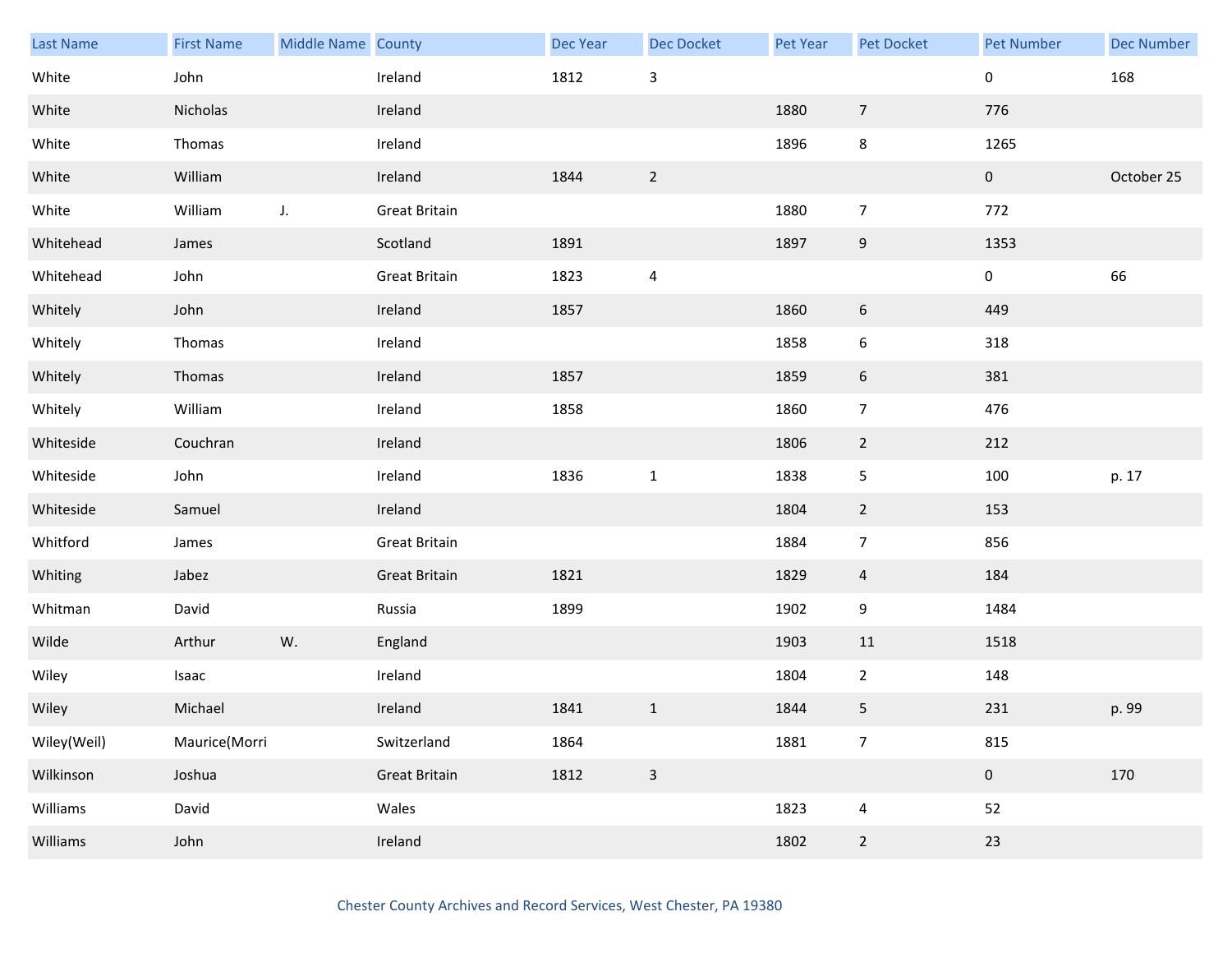| <b>Last Name</b>           | <b>First Name</b> | Middle Name County |                      | Dec Year | Dec Docket                | Pet Year | Pet Docket              | <b>Pet Number</b>   | <b>Dec Number</b> |
|----------------------------|-------------------|--------------------|----------------------|----------|---------------------------|----------|-------------------------|---------------------|-------------------|
| Williams                   | John              |                    | United Kingdom       |          |                           | 1806     | $\overline{2}$          | 266                 |                   |
| Williams                   | Joseph            |                    | Ireland              | 1843     | $\mathbf 1$               |          |                         | $\pmb{0}$           | p. 133            |
| Williams                   | Lewis             |                    | United Kingdom       |          |                           | 1808     | $\mathbf{3}$            | 36                  |                   |
| Williams                   | Thomas            |                    | South Wales          | 1839     | $\mathbf{1}$              |          |                         | $\mathbf{0}$        | p. 53             |
| Williams                   | William           |                    | <b>Great Britain</b> | 1844     | $\overline{2}$            | 1847     | 6                       | 35                  | September 2       |
| Williams(McWilliams John   |                   |                    | Ireland              |          |                           | 1802     | $\mathbf{1}$            | 50                  |                   |
| Williams(McWilliams Samuel |                   |                    | Ireland              |          |                           | 1802     | $\mathbf{1}$            | 118                 |                   |
| Williamson                 | John              |                    | Ireland              | 1812     | $\mathsf{3}$              |          |                         | $\mathsf{O}\xspace$ | 169               |
| Williamson                 | William           |                    | Ireland              | 1815     | $\ensuremath{\mathsf{3}}$ | 1828     | $\overline{a}$          | 139                 | 244               |
| Willson                    | Robert            |                    | Ireland              |          |                           | 1805     | $\overline{2}$          | 203                 |                   |
| Wilson                     | Alexander         |                    | Scotland             | 1878     |                           | 1880     | $\overline{7}$          | 754                 |                   |
| Wilson                     | Alexander         |                    | Ireland              | 1880     |                           | 1884     | $\overline{7}$          | 835                 |                   |
| Wilson                     | George            |                    | Ireland              | 1841     | $\mathbf 1$               | 1844     | $\overline{5}$          | 214                 | p. 102            |
| Wilson                     | George            | V.                 | Ireland              |          |                           | 1858     | 6                       | 356                 |                   |
| Wilson                     | James             |                    | Ireland              | 1830     | 5                         | 1836     | $\overline{5}$          | 85                  | 13                |
| Wilson                     | John              |                    | United Kingdom       |          |                           | 1806     | $\overline{2}$          | 218                 |                   |
| Wilson                     | John              |                    | United Kingdom       |          |                           | 1810     | $\overline{\mathbf{3}}$ | 122                 |                   |
| Wilson                     | John              |                    | Ireland              | 1866     |                           | 1868     | $\overline{7}$          | 615                 |                   |
| Wilson                     | John              |                    | England              | 1886     |                           | 1900     | $9\,$                   | 1428                |                   |
| Wilson                     | Joseph            | C.                 | Ireland              |          |                           | 1864     | $\overline{7}$          | 562                 |                   |
| Wilson                     | Peter             |                    | Ireland              |          |                           | 1858     | 6                       | 357                 |                   |
| Wilson                     | Robert            |                    | Scotland             |          |                           | 1809     | $\mathbf{3}$            | 110                 |                   |
| Wilson                     | Robert            |                    | Ireland              | 1818     | $\mathbf{3}$              | 1823     | $\overline{a}$          | 58                  | 309               |
| Wilson                     | Thomas            |                    | <b>Great Britain</b> |          |                           | 1866     | $\overline{7}$          | 588                 |                   |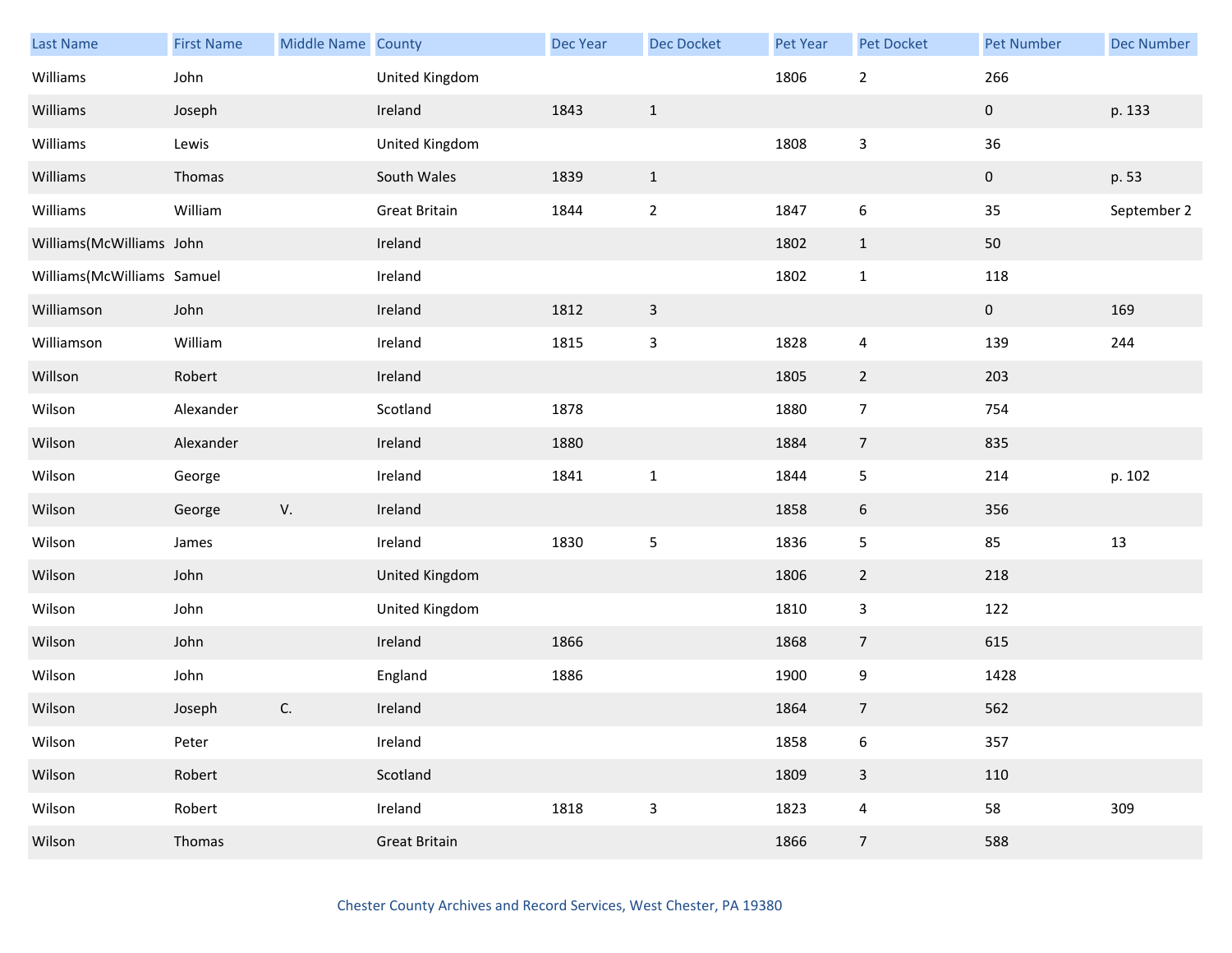| <b>Last Name</b>          | <b>First Name</b> | Middle Name County |                      | Dec Year | Dec Docket                | Pet Year | Pet Docket       | <b>Pet Number</b> | <b>Dec Number</b> |
|---------------------------|-------------------|--------------------|----------------------|----------|---------------------------|----------|------------------|-------------------|-------------------|
| Wilson                    | William           |                    | Ireland              |          |                           | 1802     | $\mathbf{1}$     | 25                |                   |
| Wilson                    | William           |                    | Ireland              |          |                           | 1856     | $\boldsymbol{6}$ | 298               |                   |
| Wilson                    | William           |                    | Scotland             | 1874     |                           | 1877     | $\overline{7}$   | 723               |                   |
| Winchester                | John              |                    | Ireland              | 1820     | $\overline{3}$            | 1823     | $\overline{4}$   | 59                | 363               |
| Winchester                | William           |                    | United Kingdom       |          |                           | 1808     | 3                | $51\,$            |                   |
| Winchester                | William           |                    | Ireland              |          |                           | 1815     | $\mathsf{3}$     | 237               |                   |
| Winchester                | William           |                    | Ireland              | 1820     | $\ensuremath{\mathsf{3}}$ | 1823     | 4                | 64                | 362               |
| Winder                    | John              | M.                 | England              | 1894     |                           | 1896     | $\boldsymbol{9}$ | 1309              |                   |
| Winn                      | James             |                    | Ireland              | 1855     | 6                         | 1857     |                  | 0                 | 304               |
| Winn(Wynn)                | Lawrence          |                    | Ireland              | 1839     | $\mathbf{1}$              | 1844     | 5                | 237               | p. 56             |
| Winterbothom(Wint William |                   |                    | <b>Great Britain</b> | 1821     | $\overline{4}$            | 1826     | 4                | 112               | $18\,$            |
| Winterwerb                | William           |                    | Germany              | 1880     |                           | 1882     | $\overline{7}$   | 829               |                   |
| Wittig                    | Anthony           |                    | France               | 1842     | $\mathbf 1$               |          |                  | 0                 | p. 113            |
| Wolf                      | Gutlip(Guffinl)   |                    | Germany              | 1838     | $\mathbf{1}$              | 1841     | 5                | 170               | p. 48             |
| Wolf(Wolfe)               | Charles(Karl)     |                    | Germany              | 1838     | $\mathbf 1$               | 1840     | $\mathsf S$      | 145               | p. 39             |
| Wolfangel                 | Andrew            |                    | Germany              |          |                           | 1895     | 10               | 1206              |                   |
| Wolfarth                  | Ferdinand         |                    | Germany              | 1894     |                           | 1900     | 9                | 1434              |                   |
| Wood                      | John              |                    | <b>Great Britain</b> | 1825     | $\overline{4}$            |          |                  | $\mathbf{0}$      | 106               |
| Wood                      | Robert            |                    | England              | 1886     |                           | 1888     | 9                | 929               |                   |
| Wood                      | Thomas            |                    | England              | 1890     |                           | 1892     | 9                | 1085              |                   |
| Woods                     | John              |                    | England              | 1856     |                           | 1858     | 6                | 336               |                   |
| Woods                     | Robert            |                    | Ireland              |          |                           | 1840     | 5                | 135               |                   |
| Woodward                  | James             | F.                 | Ireland              | 1889     |                           | 1893     | 9                | 1161              |                   |
| Woodward                  | William           | Η.                 | <b>Great Britain</b> | 1845     | $\overline{2}$            |          |                  | $\pmb{0}$         | January 24        |